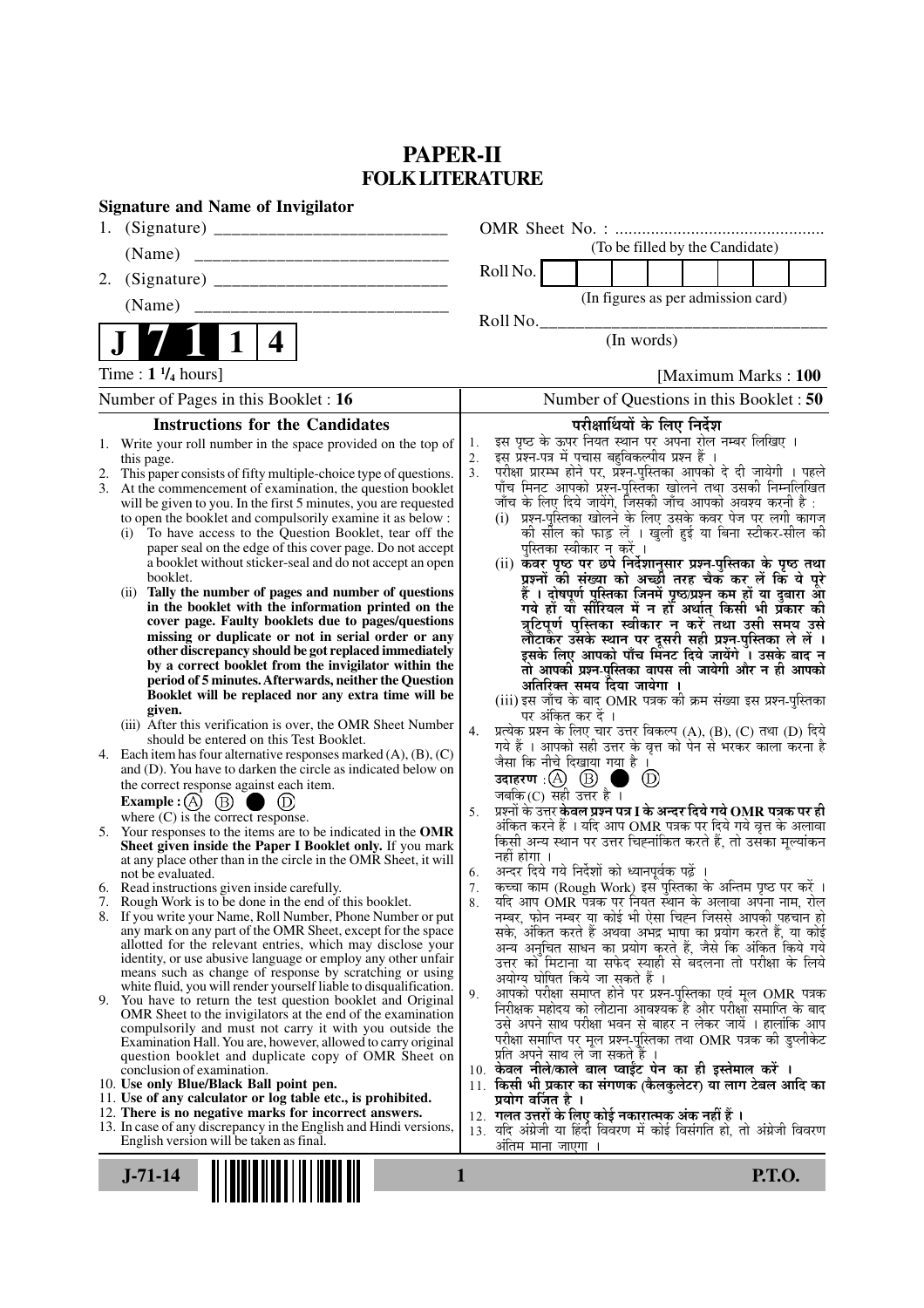#### **FOLK LITERATURE**

#### **Paper – II**

**Note :** This paper contains **fifty (50)** objective type questions of **two (2)** marks each. **All** questions are compulsory.

- **1.** Folklore is precisely
	- (A) Verbal expressions
	- (B) Expressive traditions
	- (C) Material Culture
	- (D) Popular beliefs
- **2.** What is considered to be the root of society ?
	- (A) Cultural geography
	- (B) Cultural anthropology
	- (C) Folk-cultural background
	- (D) Folk technology
- **3.** The traditional, unofficial, noninstitutional part of culture is
	- (A) Literature (B) Folklore
	- (C) Poetry (D) Drama
- **4.** Folklore is "essentially of the people, by the people and for the people" stated by
	- (A) Theodor H. Gaster
	- (B) Robert A. Georges
	- (C) William R. Bascom
	- (D) George M. Foster
- **5.** The concept of Cultural Hegemony is propounded by
	- (A) Raymond Williams
	- (B) Barry Toelken
	- (C) Antonio Gramsci
	- (D) Archer Taylor
- **6.** Popular culture means
	- (A) Non-literature and oral culture
	- (B) Proletariat and working class culture
	- (C) Folk and rural culture
	- (D) Culture cutting across the sections of the populace
- **7.** The concept of 'Collective Consciousness' is associated with
	- (A) Sigmund Freud
	- (B) Emile Durkheim
	- (C) Carl Jung
	- (D) Max Weber

**Paper-II 2 J-71-14** 

- **8.** 'Oral exegesis' is part of
	- (A) Mythopoeics
	- (B) Semiotics
	- (C) Hermeneutics
	- (D) Phonetics
- **9.** Proverb is made up of
	- (A) Dialogue having form and content
	- (B) Description having a topic and a comment
	- (C) Debate having explorative experience
	- (D) Depiction of life narrative
- **10.** Structural-morphological study deals with
	- (A) the distinctive features of each genre
	- (B) the "functions" of a folktale
	- (C) texture and structure of the text
	- (D) All the above
- **11.** Victor Turner observed certain eruptions of social conflicts tended to recur in a particular patterned way, and they are termed as
	- (A) Social dramas
	- (B) Rites of passages
	- (C) Redressive actions
	- (D) Ritual integration
- **12.** Tongue-Twisting tales are also known as
	- I. Chain tales
	- II. Tall Tales
	- III. Magic tales
	- IV. Formula tales

- (A) I, II and III are correct.
- (B) II and IV are correct.
- (C) II and III are correct.
- (D) I and IV are correct.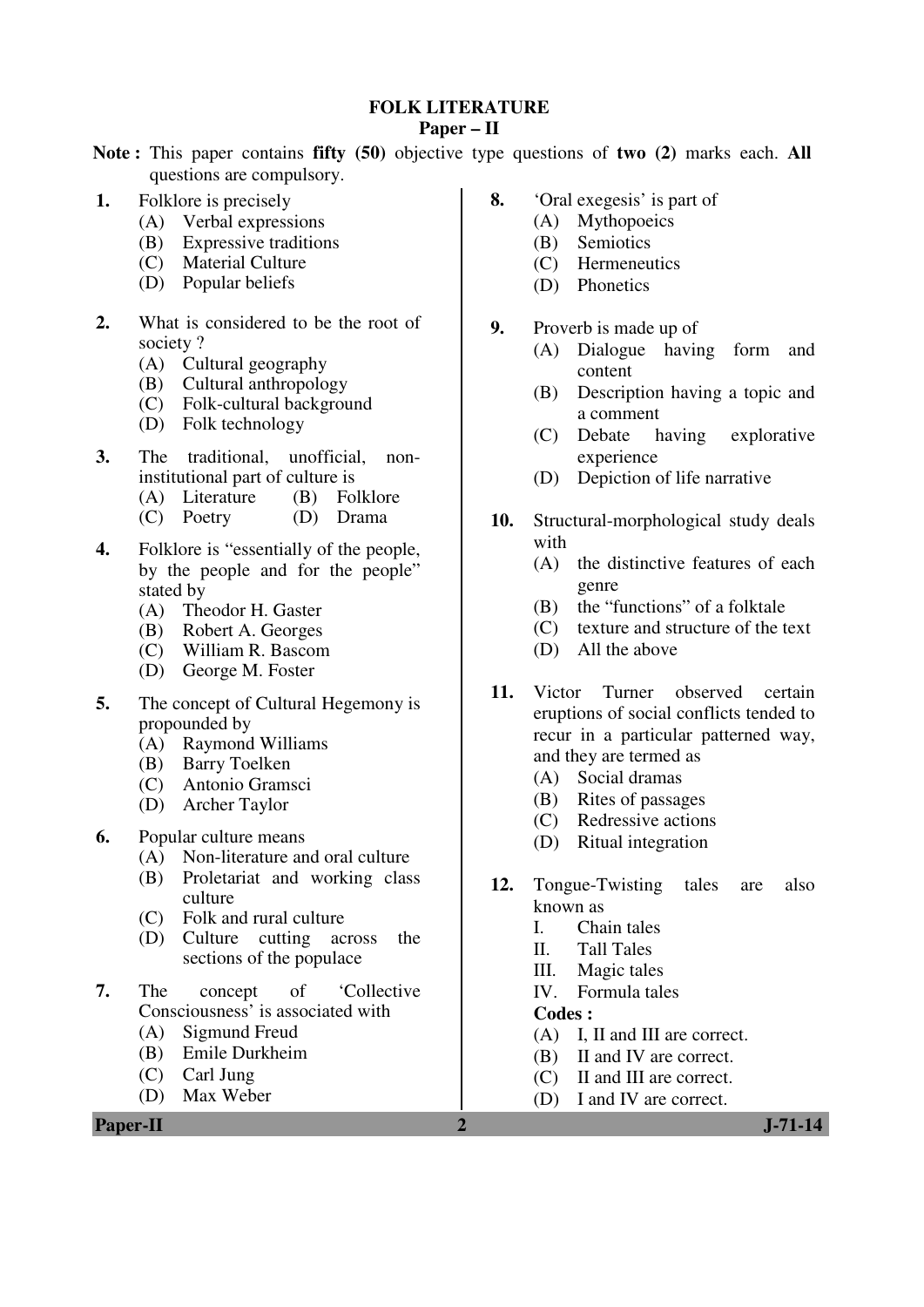# लोक साहित्य

## ¯ÖÏ¿®Ö¯Ö¡Ö **– II**

 $\hat{z}$ निर्देश : इस प्रश्नपत्र में पचास (50) बह-विकल्पीय प्रश्न हैं । प्रत्येक प्रश्न के दो (2) अंक हैं । सभी प्रश्न अनिवार्य हैं ।

- **1.** लोकवार्ता असल में है
	- $(A)$  शाब्दिक अभिव्यक्ति
	- (B) अभिव्यक्तिपरक परम्पराएँ
	- (C) भौतिक संस्कृति
	- (D) लोक विश्वास
- **2.** समाज का मूल किसे समझा जाता है ?
	- (A) सांस्कृतिक भूगोल
	- (B) सांस्कृतिक नृविज्ञान
	- (C) लोक सांस्कृतिक पृष्ठभूमि
	- $(D)$  लोक तकनीकी
- **3.** संस्कृति का पारम्परिक, अनधिकृत और गैरसंस्थानिक हिस्सा है
	- (A) साहित्य (B) लोकवार्ता
	- $(C)$  कविता  $(D)$  नाटक
- 4. लोकवार्ता "अनिवार्यत: लोगों का लोगों के द्वारा, लोगों के लिए है<sup>ं</sup>।'' किसका कथन है ?
	- (A) थियोडोर एच. गास्टर
	- $(B)$  रॉबर्ट ए. जॉर्ज
	- (C) विलियम ए. बासकॉम
	- (D) जॉर्ज एम. फोस्टर
- **5.** सांस्कृतिक वर्चस्व की अवधारणा की स्थापना किसने की  $\overline{v}$ 
	- (A) रेमण्ड विलियम (B) बैरी टोल्केन
	- (C) एंतोनियो ग्राम्शी (D) आर्कर टेलर
- **6.** लोकप्रिय संस्कृति का अर्थ है
	- (A) अशिक्षित और मौखिक संस्कृति
	- (B) सर्वहारा और कामगार श्रेणी की संस्कृति
	- (C) लोक और ग्रामीण संस्कृति
	- (D) जनसाधारण के वर्गों का अतिक्रमण करने वाली संस्कृति
- **7.** सामूहिक चेतना की अवधारणा किससे जुड़ी है ?
	- $(A)$  सिग्मण्ड फ्रायड  $(B)$  एमिली दुर्खिम
	- (C) कार्ल जुंग (D) मैक्स वैबर
- **J-71-14 3 Paper-II**
- 8. मौखिक अर्थनिरूपण किसका हिस्सा है ?
	- (A) कपोल-कल्पना (B) संकेत-विज्ञान
		- (C) शस्त्रार्थ मीमांसा (D) ध्वनि विज्ञान
- **9.** 'कहावत' की रचना किससे हुई है ?
	- $(A)$  रूप और कथ्य वाला संवाद
	- $(B)$  विषय एवं टिप्पणी वाला वर्णन
	- (C) गवेषणात्मक अनुभवों वाला वाद-विवाद
	- (D) जीवन-आख्यान का चित्रण
- 10. संरचनात्मक रूप विज्ञान अध्ययन का सम्बन्ध किससे है ?
	- $(A)$  प्रत्येक विधा की व्यावर्तक विशेषताएँ
	- $(B)$  लोक कथा का प्रकार्य
	- (C) पाठ की बुनावट और संरचना
	- (D) उपर्युक्त सभी
- 11. विक्टर टर्नर ने विशिष्ट सामाजिक संघर्षों के ऐसे विस्फोट को देखा जो एक विशिष्ट ढाँचे के लौटने की प्रवृत्ति रोकते हैं । उसने उन्हें इनमें से क्या कहा है ?
	- $(A)$  सामाजिक नाटक
	- (B) जीवन यात्रा संस्कार
	- (C) निवारणी कार्य
	- (D) आनुष्ठानिक एकीकरण
- **12.** जबड़तोड़ (Tongue twisting) कथाएँ होती हैं
	- (I) श्रृंखला कथा
	- (II) दीर्घ कथा
	- (III) जाद कथा
	- (IV) सूत्र कथा
	- कूट:
	- (A) I, II और III सही हैं।
	- $(B)$  II और IV सही हैं।
	- $(C)$  II और III सही हैं।
	- (D) I और IV सही हैं।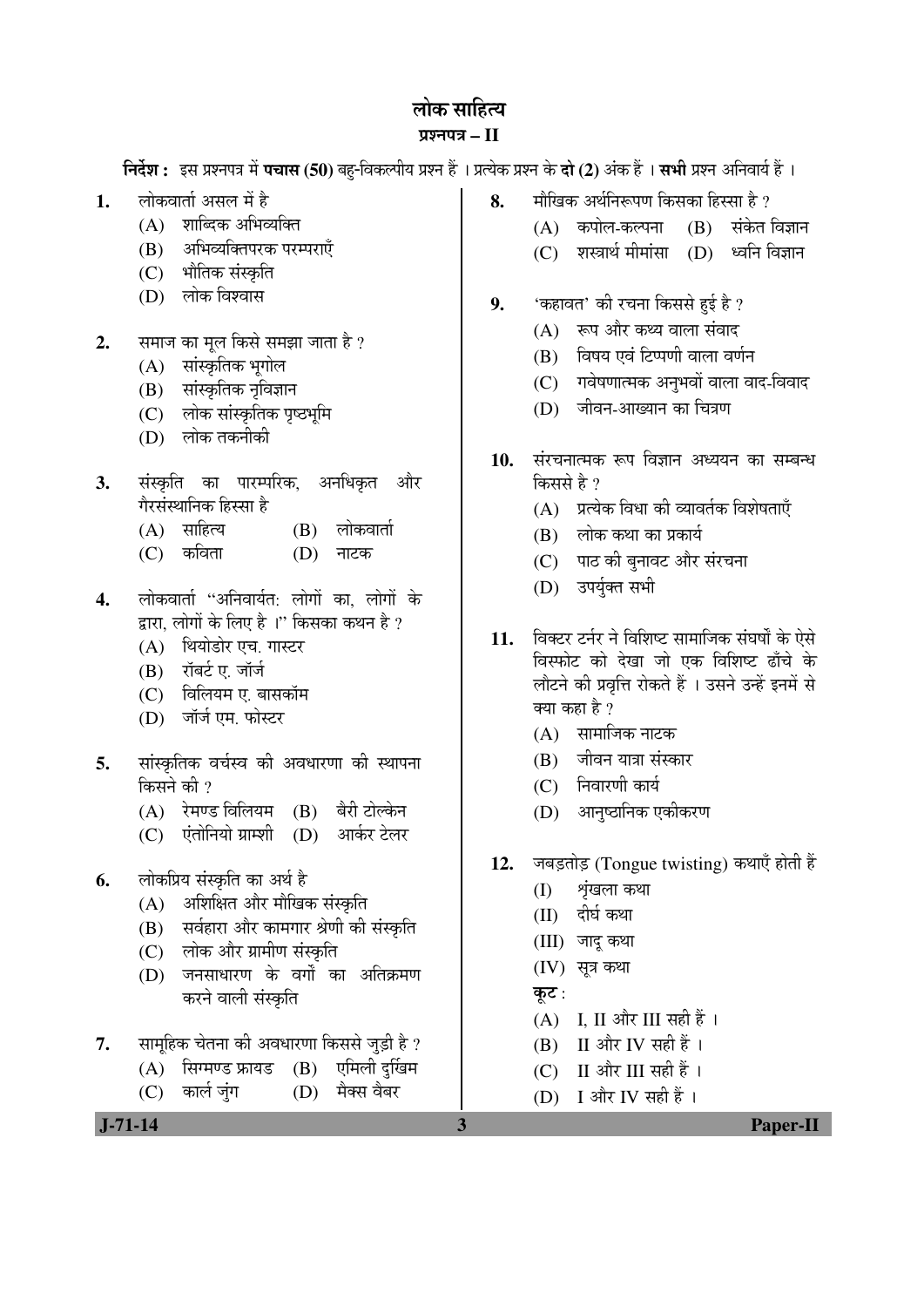- **13.** The Oral formulaic characters
	- I. Should have an element of repetition
	- II. Should have a written source
	- III. Should have an element of novelty
	- IV. Should have a tradition

- (A) I and II are correct.
- (B) III and IV are correct.
- (C) I and IV are correct.
- (D) All are correct.
- **14.** According to Propp all fairy tales embody the following basic principles :
	- I. Functions of characters serve as stable, constant elements in a tale.
	- II. The number of functions known to the fairy tale is limited
	- III. The sequence of functions is always identical.
	- IV. All fairy tales are of one type in regard to their structure.

#### **Codes :**

- (A) I and II are correct.
- (B) II and III are correct.
- (C) I and IV are correct.
- (D) All are correct.
- **15.** Identify the real qualities of folklore from the following :
	- I. Form Oral, performative
	- II. Tradition Custom, transmission
	- III. Existence Homogeneous, universal
	- IV. Rite Life cycle, territorial ceremonies

## **Codes :**

- (A) I and IV are correct.
- (B) II and III are correct.
- (C) I, II and IV are correct.
- (D) II, III and IV are correct.

**Paper-II 1.71-14** 

- **16.** The concept of Diaspora is deployed to indicate
	- I. Network of Localised folk communities
	- II. Dispersed network of ethnic communities
	- III. Network of Imagined communities
	- IV. Globalised network of elite communities

#### **Codes :**

- (A) I and IV are correct.
- (B) II and III are correct.
- (C) I and II are correct.
- (D) II and IV are correct.
- **17.** In the structural analyses of folktales by Alan Dundes, the abstract units of actions are designated and grouped as
	-
	- I. Motifeme<br>II. Mytheme **Mytheme**
	- III. Lack and Liquidation<br>IV. Morpheme
	- Morpheme

**Codes :** 

- (A) I and III are correct.
- (B) I and IV are correct.
- (C) I and II are correct.
- (D) II and III are correct.
- **18.** Life-cycle rituals are practiced to denote
	- I. Socialization process<br>II. Status transformation
	- II. Status transformations<br>III. Display of power
	- III. Display of power<br>IV. Exhibition of wea
	- Exhibition of wealth

- (A) I and IV are correct.<br>(B) II and III are correct.
- II and III are correct.
- (C) I and II are correct.
- (D) I and III are correct.
- **19.** Ritual is
	- I. Ethnic Slur<br>II. Belief in Ac
		- Belief in Action
		- III. Social Amusement
	- IV. Faith in the supernatural **Codes :**
	- (A) I, II and III are correct.
	- (B) II and IV are correct.
	- (C) I and III are correct.
	- (D) I and IV are correct.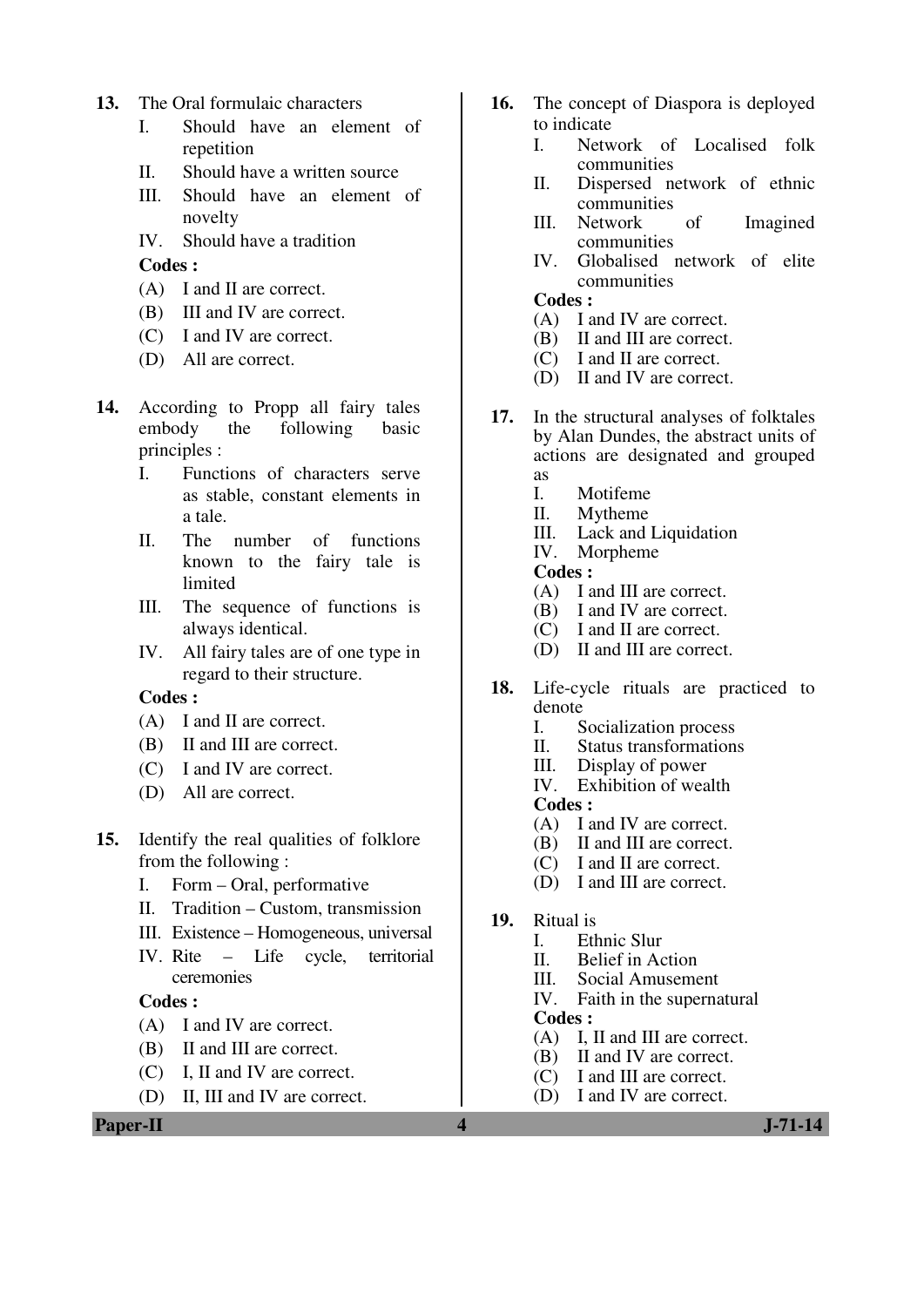```
13. मौखिक सत्रात्मक लक्षण वे हैं जिनमें
```
- आवृत्ति परकता है (I)
- (II) लिखित स्रोत है
- (III) नवीनता का तत्त्व है
- (IV) परम्परा है
- कूट :
- $(A)$  I और II सही हैं।
- $(B)$  III और IV सही हैं।
- (C) I और IV सही हैं।
- (D) सभी सही हैं ।
- प्रॉप के अनुसार सभी परीकथाओं में ये मूलभूत 14. सिद्धांत साकार होते हैं
	- एक कथा में चरित्रों के प्रकार्य स्थिर एवं  $(1)$ स्थायी तत्त्व के रूप में कार्य करते हैं ।
	- (II) परिकथाओं में प्रकार्यों की ज्ञात संख्या सीमित होती है ।
	- (III) प्रकार्यों का क्रम सदैव समान होता है)।
	- (IV) संरचना की दृष्टि से सभी परिकथाएँ समान होती हैं ।
	- कूट :
	- $(A)$  I और II सही हैं।
	- $(B)$  II और III सही हैं।
	- (C) I और IV सही हैं ।
	- $(D)$  सभी सही हैं।
- इनमें से लोकवार्ता की वास्तविक विशेषताओं  $15.$ को पहचानिए :
	- रूप मौखिक, प्रदर्शनपरक  $(1)$
	- (II) परम्परा रीतिरिवाज, संचरण
	- (III) अस्तित्व समरूप, वैश्विक
	- (IV) अनुष्ठान जीवन चक्र, क्षेत्रीय धर्मक्रियाएँ

## कुट:

- $(A)$  I और IV सही हैं।
- $(B)$  II और III सही हैं।
- (C) I. II और IV सही हैं।
- (D) II, III और IV सही हैं।

```
J - 71 - 14
```
- 16. प्रवासी (डायस्पोरा) की अवधारणा किसे संकेतित करती है ?
	- स्थानीय लोक समुदायों का जाल-तंत्र (I)
	- (II) जातीय समुदायों का विस्तृत जाल-तंत्र
	- (III) काल्पनिक समुदायों का जाल-तंत्र
	- (IV) उच्च समुदायों का भूमंडलीकृत जाल-तंत्र कट $:$
	- $(A)$  I और IV सही हैं।
	- $(B)$  II और III सही हैं।
	- (C) I और II सही हैं ।
	- (D) II और IV सही हैं ।
- 17. एलन इंडिस के द्वारा किए गए लोक कथाओं के संरचनात्मक विश्लेषण में कार्य की अमृर्त्त इकाइयों को किस रूप में निर्दिष्ट एवं वर्गीकृत किया गया है ?  $(II)$  माइथिम (D) मोटिफीम (III) अभाव एवं तारल्य (IV) रूपिम (मोरफिम) कट $:$  $(A)$  I और III सही हैं।
	- $(B)$  I और IV सही हैं ।
	- $(C)$  I और II सही हैं।
	- (D) II और III सही हैं ।
- जीवन-चक्र संस्कार इनमें से किसको निर्दिष्ट 18. करने के लिए सम्पन किए जाते हैं ?
	- सामाजिकीकरण प्रक्रिया  $(1)$
	- (II) स्थिति रूपान्तरण
	- (III) शक्ति-प्रदर्शन
	- (IV) धन का प्रदर्शन
	- कुट $:$
	- $(A)$  I और IV सही हैं।
	- $(B)$  II और III सही हैं।
	- $(C)$  I और II सही हैं ।
	- (D) I और III सही हैं ।
- कर्मकाण्ड से आशय है 19.
	- (I) जातीय अवमुल्यन
	- कर्म में विश्वास  $(II)$
	- (III) सामाजिक मनोरंजन
	- (IV) अप्राकृतिक में आस्था
	- कुट:

5

- $(A)$  I, II और III सही हैं।
- $(B)$  II और IV सही हैं।
- I और III सही हैं ।  $(C)$
- $(D)$ I और IV सही हैं ।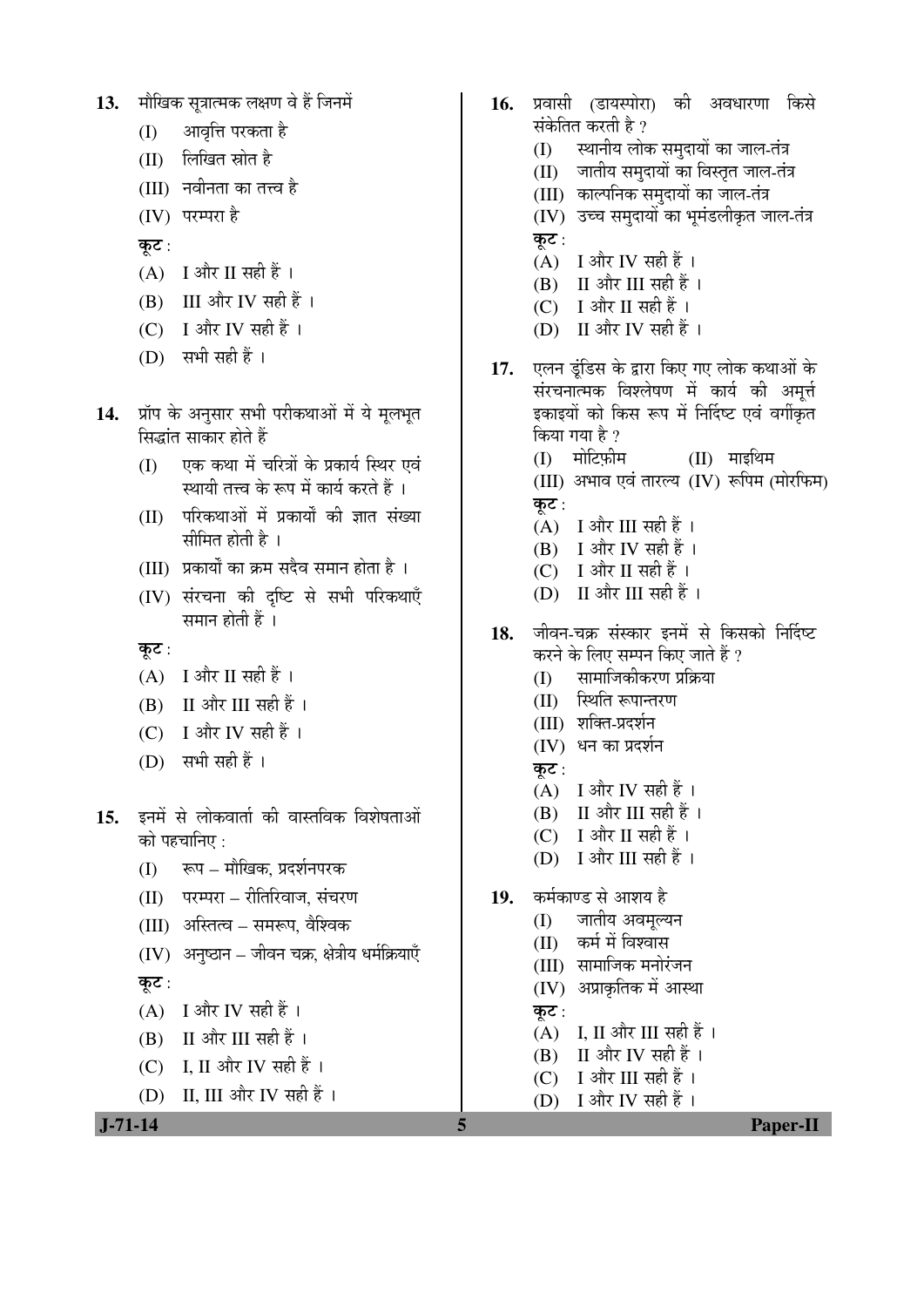- **20.** Super organic theory in folk culture studies is advocated by<br>I Marcel Mauss I
	- I. Marcel Mauss II. Frank Boas<br>III. Joel Sherver IV. Axil Olrik IV. Axil Olrik **Codes :**
	- (A) I and II are correct.
	- (B) I and III are correct.
	- (C) II and III are correct.
	- (D) II and IV are correct.
- **21.** Kenneth Pike attributed characteristic features of 'Emic' as
	- I. Syntax mode<br>II. Feature mode
	- II. Feature mode<br>III. Distribution n
	- III. Distribution mode<br>IV. Manifestation mod
	- Manifestation mode

- 
- (A) I, II and IV are correct.<br>(B) I, II and III are correct. I, II and III are correct.
- $(C)$  II, III and IV are correct.
- $(D)$  I, III and IV are correct.
- **22. Assertion (A) :** Pragmatics in folklore is concerned with the use of lore in social contexts and the ways in which people produce and comprehend meanings.
	- **Reason (R) :** Fairytales are not the example for pragmatics in folklore for they do not contain meaningful sequence in the plot structure.

#### **Codes :**

- $(A)$  (A) is true and  $(R)$  is false.
- (B) Both  $(A)$  and  $(R)$  are true and  $(R)$ is not the correct explanation.
- (C) (A) is false and (R) is not correct explanation.
- (D) Both (A) and (R) are true and (R) is the correct explanation.
- **23. Assertion (A) :** The fundamentals of any performance analysis require an adequate ethnographic description of speech acts in a given society.
	- **Reason** (**R**) : Therefore, according to performance theory, texts can be interpreted in the etic manner in a given large culture specific system of communication.

# **Codes** :<br>(A) Bo

- Both  $(A)$  and  $(R)$  are false.
- $(B)$  Both  $(A)$  and  $(R)$  are true.
- $(C)$  (A) is true and  $(R)$  is not the correct explanation.
- (D) (A) is true and (R) is the correct explanation.
- **24. Assertion (A) :** Interactional recording, possible use of tape recorders and photographic techniques are the parts of participant observation method.
	- **Reason (R) :** Folklore study does not warrant for using of such techniques as it is field sensitive.

#### **Codes :**

- $(A)$  (A) is false and  $(R)$  is true.
- (B) (A) is false and (R) is not the correct explanation.
- $(C)$  (A) is true and  $(R)$  is the correct explanation.
- (D) (A) is true and (R) is false.
- **25. Assertion (A) :** Among the three major kinds of prose narrations, the folktales are regarded as fiction.
	- **Reason (R) :** As such they are not considered as dogma or history, they may or may not have happened and they are not to be taken seriously.

#### **Codes :**

- $(A)$  Both  $(A)$  and  $(R)$  are true, but  $(R)$ is not the correct explanation.
- (B) Both (A) and (R) are true and (R) is the correct explanation.
- $(C)$  (A) is false and  $(R)$  is true.
- (D) (A) is true and (R) is false.
- **26. Assertion (A) :** According to Stith Thompson, motif is "the smallest element in a tale, having a power to persist in tradition."
	- **Reason (R) :** Therefore motifs change and out of those changes fullfledged narratives are composed.

- (A) (A) is true and  $(R)$  is false.
- (B) Both (A) and (R) are false.
- (C) (A) is true and (R) is the correct explanation.
- (D) (A) is true and (R) is not the correct explanation.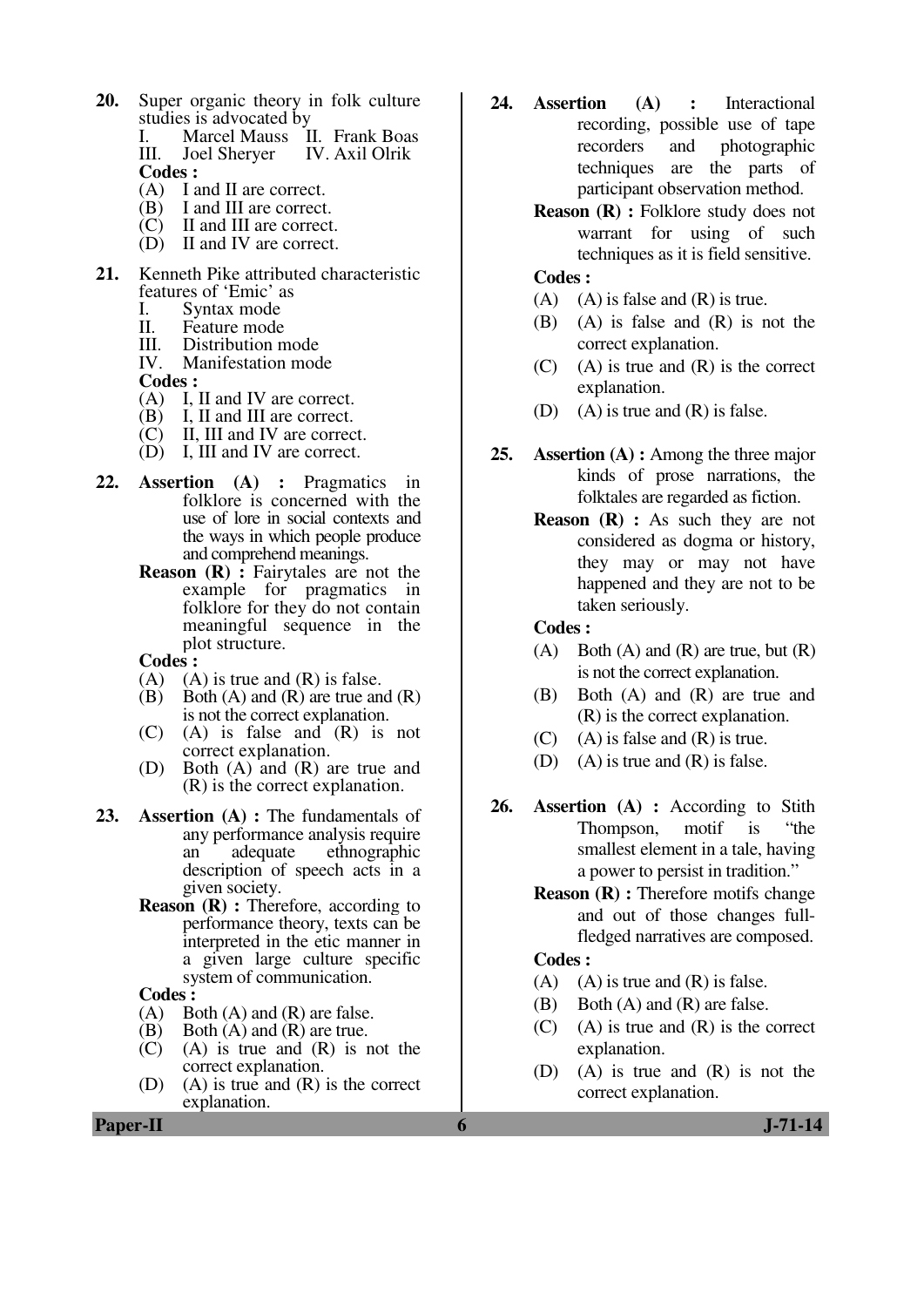लोक संस्कृति में अधिजैविक सिद्धांत का पक्ष 20. किसने लिया ? मार्शेल मौस (II) फ्रेंक बोआस  $(1)$ (III) जोएल शेर्यर  $(IV)$  एक्सिल ऑल्ख्कि कुट:  $(A)$  I और II सही हैं ।  $(B)$  I और III सही हैं।  $(C)$  II और III सही हैं। (D) II और IV सही हैं । केनिथ पाइक ने व्यवस्थापरक (एमिक) की  $21.$ कौन-सी आधारभुत विशेषताएँ बताई हैं ? वाक्य-विश्लेषण विधि (I) रूपक विधि  $(II)$ (III) वितरण विधि (IV) अभिव्यक्ति विधि कुट :  $(A)$  I, II और IV सही हैं।  $25.$  $(B)$  I. II और III सही हैं। - II, III और IV सही हैं ।  $(C)$ (D) I, III और IV सही हैं ।  $22.$ अभिकथन (A) : लोकवार्ता में संकेत प्रयोग विज्ञान का सम्बन्ध, सामाजिक संदर्भों में वार्ता के उपयोग और लोग किस रूप में अर्थ को उत्पादित करते और समझते हैं, से है । तर्क (R) : परीकथाएँ लोकवार्ता में संकेत प्रयोग विज्ञान का उदाहरण नहीं है, क्योंकि उनकी कथानक-संरचना में सार्थक क्रम नहीं होता । कुट : (A) (A) सही है, (R) गलत है । (A) और (R) दोनों सही हैं तथा (R) (B) सही व्याख्या नहीं है ।  $(A)$  ग़लत है और (R) सही व्याख्या नहीं है।  $(C)$ (A) और (R) दोनों सही हैं और (R) (D) सही व्याख्या है । 26. 23. अभिकथन (A) : किसी भी प्रस्तुतिपरक .<br>विश्लेषण के मूल तत्त्वों को किसी समाज में वाक-कर्म के पर्याप्त नृजातीय वर्णन की अपेक्षा होती है । तर्क (R) : इसलिये प्रस्तुति सिद्धांत के अनुसार संचार की किसी व्यापक संस्कृति-विशिष्ट प्रणाली में पाठों की व्याख्या व्यवहारपरक पद्धति पर की जा सकती है । कट $:$ (A) (A) और (R) दोनों गलत हैं।  $(B)$   $(A)$  और  $(R)$  दोनों सही हैं। (A) सही है और (R) सही व्याख्या नहीं है ।  $(C)$ 

(A) सही है और (R) सही व्याख्या है । (D)

 $J - 71 - 14$ 

24. अभिकथन (A) : अन्त:क्रियात्मक रेकार्डिंग. टेप रेकोर्डरों का संभाव्य प्रयोग. छायांकन तकनीक प्रतिभागी अवलोकन पद्धति के अंग हैं ।

- **तर्क (R)** : क्षेत्र-संवेदी होने के कारण लोकवार्ता अध्ययन ऐसी तकनीकों के प्रयोग का औचित्य सिद्ध नहीं करता ।
- कूट:
- (A) (A) ग़लत है और (R) सही है।
- $(B)$   $(A)$  ग़लत है और  $(R)$  सही व्याख्या नहीं है ।
- (C) (A) सही है और (R) सही व्याख्या है ।
- (D) (A) सही है और (R) ग़लत है।
- अभिकथन (A) : गद्य-आख्यानों के तीन प्रमुख प्रकारों में से लोक कथाओं को गल्प माना जाता है ।
	- तर्क (R) : इस तरह उन्हें धर्म सिद्धांत या इतिहास नहीं माना जाता. हो सकता है कि वे घटित हुई हो और उन्हें गंभीरता से नहीं लिया जाता ।
	- कूट :
	- $(A)$   $(A)$  और  $(R)$  दोनों सही हैं, लेकिन  $(R)$  सही व्याख्या नहीं है।
	- (B) (A) और (R) दोनों सही हैं और (R) सही व्याख्या है ।
	- (C) (A) ग़लत है और (R) सही है।
	- (D) (A) सही है और (R) ग़लत है ।
- अभिकथन (A) : स्टिथ थॉम्पसन के अनुसार अभिप्राय का अर्थ है – ''किसी कथा का वह लघुतम तत्त्व जिसमें परम्परा में जीवित रहने की क्षमता है।''
	- तर्क (R) : इसलिए 'अभिप्राय' बदलते हैं और इस परिवर्तन से पूर्ण आकार के आख्यान रचे जाते हैं ।
	- कुट:

 $\overline{7}$ 

- $(A)$   $(A)$  सही है और  $(R)$  गलत है।
- $(B)$   $(A)$  और  $(R)$  दोनों ग़लत हैं।
- (C) (A) सही है और (R) सही व्याख्या है ।
- (D) (A) सही है और (R) सही व्याख्या नहीं है ।

**Paper-II**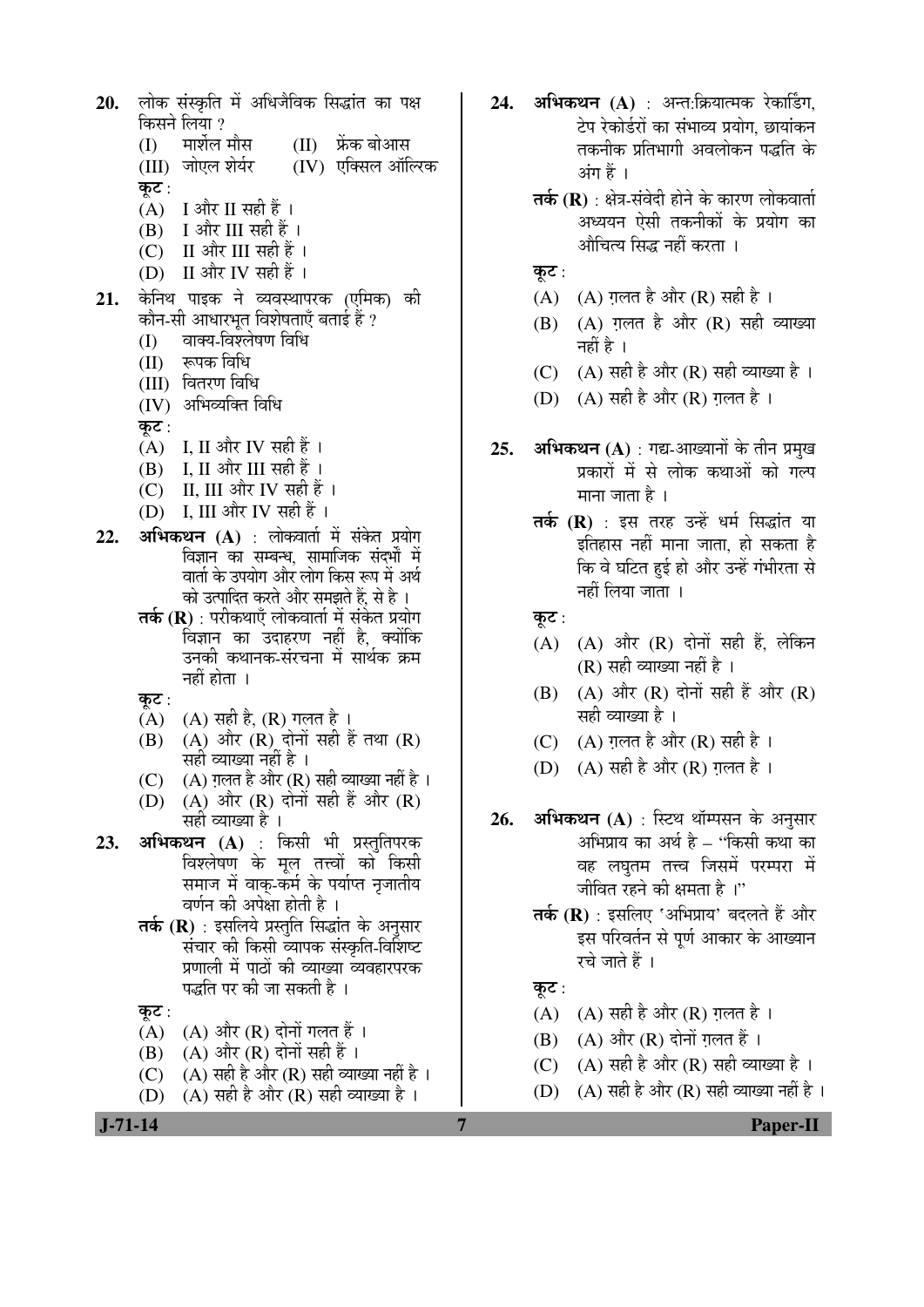- **27. Assertion (A) :** Propp's morphology is a description of the tale according to its component parts and the relationship of these components to each other and to the whole.
	- **Reason (R) :** The component parts are Dramatis Personae which are the constant actions and functions of variable characters that help in the advancement of the plot.

- (A) Both (A) and (R) are false.
- (B) Both (A) and (R) are true.
- $(C)$  (A) is false and  $(R)$  is true.
- (D) (A) is true and  $(R)$  is false.
- **28.** Arrange the sequence of the content of each function in the fairytales according to Proppian Schema ;
	- (A) Its brief summary, abbreviated definition in one word, its conventional sign, examples.
	- (B) Abbreviated definition in one<br>word, its brief summary, summary, examples, its conventional sign
	- (C) Its conventional sign, abbreviated definition in one word, its brief summary, examples
	- (D) Its brief summary, its conventional sign, examples, abbreviated definition in one word
- 29. Sequence the Journals in Folkloristics as per their origin
	- (A) Journal of American Folklore, Western Folklore, Journal of Folklore Research, The Folklore Journal
	- (B) Journal of American Folklore, Journal of Folklore Research, The Folk-Lore Journal, Western Folklore
	- (C) The Folk-lore Journal, Journal of American Folklore, Western Folklore, Journal of Folklore Research
	- (D) Western Folklore, Journal of American Folklore, Journal of Folklore Research, The Folklore Journal
- **30.** Sequence the development of concepts in Folkloristics
	- (A) Ethnography of speaking, Emic-etic, Oral Formulaic, Verbal art
	- (B) Oral Formulaic, Emic-etic, Verbal art, Ethnography of speaking
	- (C) Verbal art, Oral Formulaic, Emic-etic, Ethnography of speaking
	- (D) Emic-etic, Oral Formulaic, Verbal art, Ethnography of speaking
- **31.** Identify the sequence of Fieldwork Research Process :
	- (A) Gatekeepers, Research Site, Documentation, Informants
	- (B) Research Site, Informants, Gatekeepers, Documentation
	- (C) Research Site, Gatekeepers, Informants, Documentation
	- (D) Documentation, Gatekeepers, Informants, Research Site
- **32.** Sequence of conceptual development in Folkloristics is :
	- (A) Epic laws, Tale type, Oikotype, Archetype
	- (B) Epic laws, Oikotype, Tale type, Archetype
	- (C) Epic laws, Archetype, Tale type, Oikotype
	- (D) Epic laws, Tale type, Archetype, Oikotype
- **33.** Sequence the scholars who are connected with oral formulaic theory :
	- I. John Miles Foley
	- II. Albert B. Lord
	- III. Lauri Honko
	- IV. Milman Parry
	- **Codes :**
	- (A) I, II, III, IV
	- (B) I, III, II, IV
	- (C) IV, I, III, II
	- (D) IV, II, I, III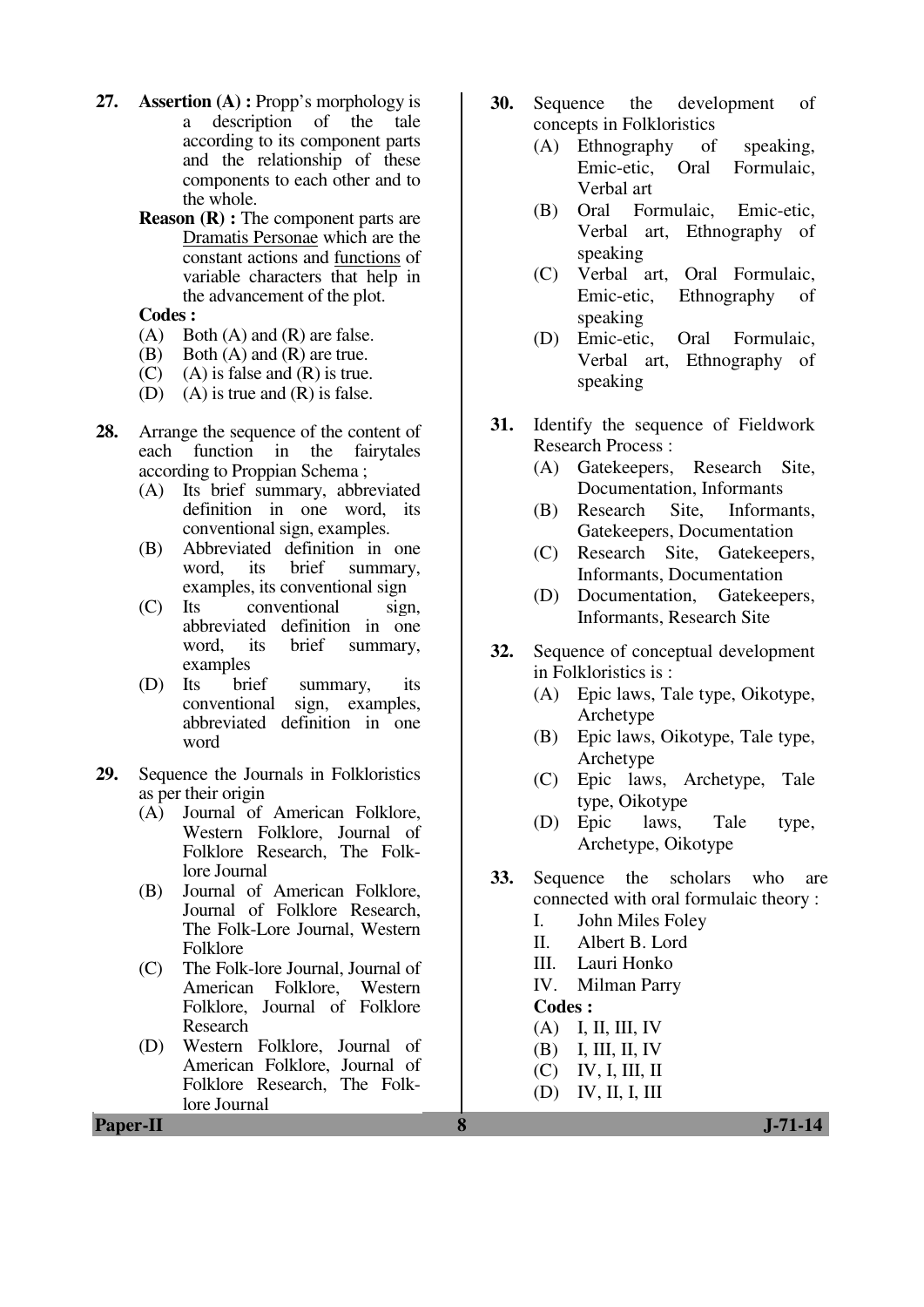- **27. अभिकथन (A)** : प्रॉप्प का रूपविज्ञान एक कथा का इस रूप में वर्णन है, जिसमें इसके घटकों के हिस्सों और इन घटकों के परस्पर तथा समग्र से सम्बन्ध रहता है ।
	- **तर्क (R)** : घटक भाग वे नाटय-पात्र हैं. जो कथानक की गति में सहायक होने वाले परिवर्तमान चरित्रों के स्थायी कार्य और प्रकार्य हैं ।

कूट:

- $(A)$   $(A)$  और  $(R)$  दोनों ग़लत हैं।
- $(B)$   $(A)$  और  $(R)$  दोनों सही हैं ।
- (C)  $(A)$  ग़लत है और (R) सही है।
- (D)  $(A)$  सही है और (R) ग़लत है।
- 2**8.** ∑प्रोप्पीयन वर्गीकरण के अनुसार परीकथाओं में प्रत्येक प्रकार्य के घटकों को सही अनुक्रम दीजिए
	- $(A)$  इसका संक्षिप्त सार, एक शब्द में संक्षिप्त परिभाषा, इसका पारम्परिक चिहन, उदाहरण
	- (B) एक शब्द में संक्षिप्त परिभाषा, इसका संक्षिप्त सार. उदाहरण. इसका पारम्परिक चिहन
	- (C) इसका पारम्परिक चिह्न, एक शब्द में, संक्षिप्त परिभाषा. उदाहरण
	- (D) इसका संक्षिप्त सार, इसका पारम्परिक चिहन, उदाहरण, एक शब्द में संक्षिप्त परिभाषा
- 29. लोकवार्ता विज्ञान की इन पत्रिकाओं को इनके आरंभ के अनुसार अनुक्रम दीजिए :
	- (A) जर्नल ऑफ अमेरीकन फोकलोर, वेस्टर्न फोकलोर, जर्नल ऑफ फोकलोर रिसर्च, द फोकलोर जर्नल
	- (B) जर्नल ऑफ अमेरीकन फोकलोर, जर्नल <u>ऑफ फोकलोर रिसर्च, द फोकलोर</u> जर्नल, वेस्टर्न फोकलोर
	- (C) द फोकलोर जर्नल, जर्नल ऑफ अमेरीकन फोकलोर. वेस्टर्न फोकलोर. जर्नल ऑफ फोकलोर रिसर्च
	- (D) वेस्टर्न फोकलोर, जर्नल ऑफ अमेरीकन फोकलोर, जर्नल ऑफ फोकलोर रिसर्च, द फोकलोर जर्नल
- 30. लोकवार्ता विज्ञान की इन अवधारणाओं के विकास को सही अनुक्रम दीजिए :
	- (A) भाषण का नृजातिवर्णन, व्यवस्थापरक-<br>व्यवहारपरक. मौखिक सत्रात्मक. व्यवहारपरक मौखिक सत्रात्मक शाब्दिक कला
	- (B) मौखिक सुत्रात्मक, व्यवस्थापरक-व्यवहारपरक. शाब्दिक कला. भाषण का नुजाति वर्णन
	- (C) शाब्दिक कला, मौखिक सुत्रात्मक, व्यवस्थापरक-व्यवहारपरक. भाषण का नुजाति वर्णन
	- (D) व्यवस्थापरक-व्यवहारपरक, मौखिक सुत्रात्मक शाब्दिक कला. भाषण का नजजाति वर्णन
- 31. क्षेत्र-कार्य की शोध-प्रक्रिया को सही अनुक्रम दीजिए $\,$  :
	- (A) चौकीदार, शोध-स्थल, दस्तावेजीकरण. सुचक
	- (B) शोध-स्थल, सचक, चौकीदार, दस्तावेजीकरण
	- (C) शोध-स्थल, चौकीदार, सचक, दस्तावेजीकरण
	- (D) दस्तावेजीकरण, चौकीदार, सुचक, शोध-स्थल
- **32.** लोकवार्ताविज्ञान में अवधारणाओं के विकास का सही अनक्रम दीजिए :
	- (A) महाकाव्य नियम, कथा प्ररूप, ओइकोटाइप (स्थानीयता प्ररूप), आद्य प्ररूप
	- (B) महाकाव्य नियम, ओइकोटाइप (स्थानीयता प्ररूप), कथा प्ररूप, आद्य प्ररूप
	- (C) महाकाव्य नियम, आद्य प्ररूप, कथा प्ररूप, ओइकोटाइप (स्थानीयता प्ररूप)
	- (D) महाकाव्य नियम, कथा प्ररूप, आद्य प्ररूप, ओइकोटाइप (स्थानीयता प्ररूप)
- 33. मौखिक सत्रात्मक सिद्धांत से जड़े विद्वानों को सही अनुक्रम दीजिए :
	- (I) जॉन मिल्स फोले
	- $(II)$  अल्बर्ट बी लॉर्ड
	- (III) लौरी हांको
	- (IV) मिलमैन पैरी
	- कुट $:$
	- (A) I, II, III, IV (B) I, III, II, IV
	- (C) IV, I, III, II (D) IV, II, I, III

 **J-71-14 9 Paper-II**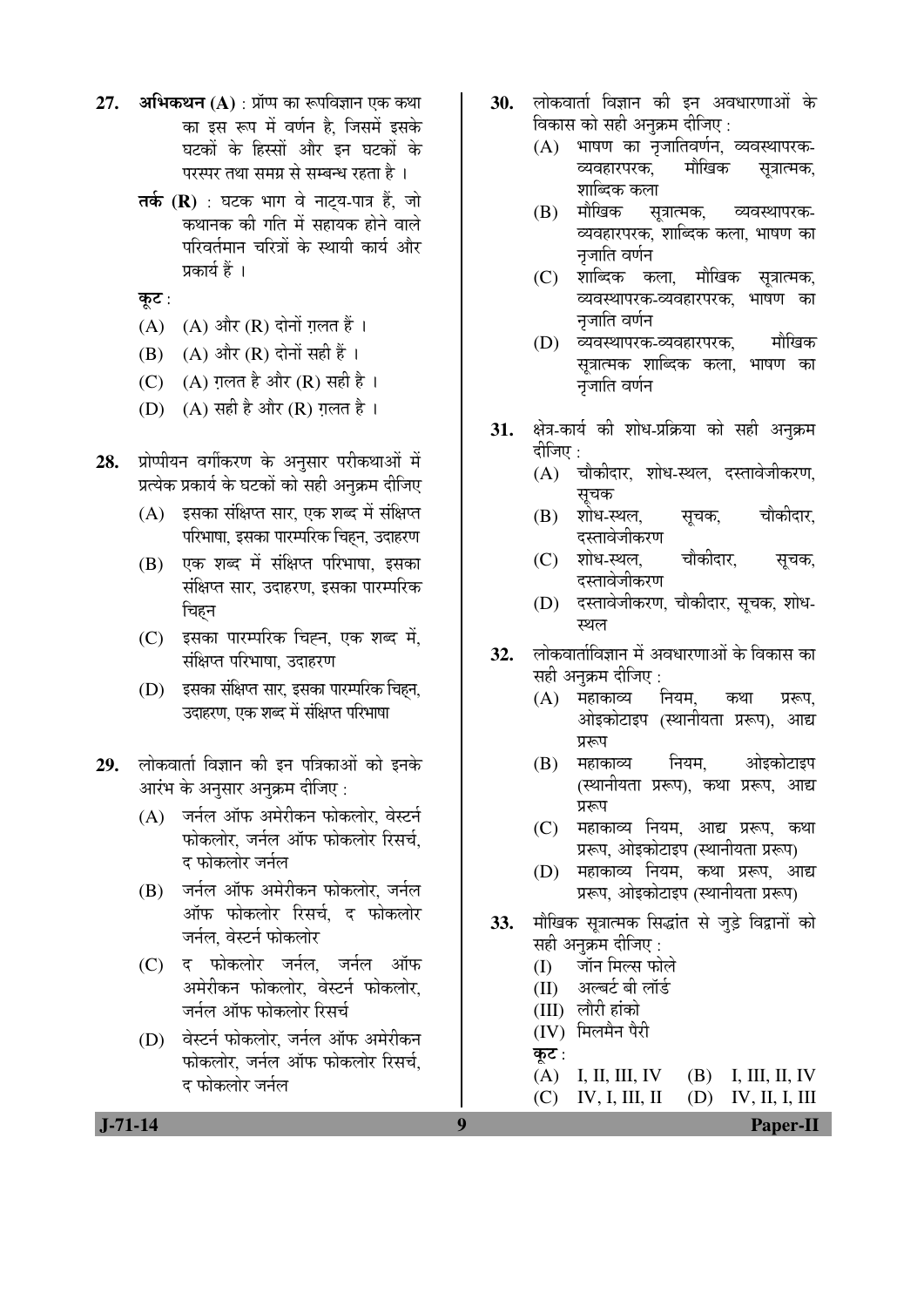- **34.** Wolf Gang Meider, Eri Goffman, Alan Lomax and Clifford Geertz are associated sequentially with the following studies :
	- I. Game analogy of life
	- II. Folksong style
	- III. Proverbs
	- IV. Thick description

- (A) III, I, II, IV
- (B) II, I, IV, III
- (C) IV, III, II, I
- (D) I, II, III, IV
- **35.** Identify the profounders of the concepts – Metaphysical presence, Meta-Archaeology, Distanciation and writerly text-in order of sequence
	- I. Derrida
	- II. Barthes
	- III. Foucault
	- IV. Ricour

**Codes :** 

- (A) I, III, II, IV
- (B) I, III, IV, II
- (C) IV, III, II, I
- (D) IV, II, III, I
- **36.** Arrange the technique that Levi-Strauss employed for the analysis of myth in sequencial order
	- (A) Mythic thought Orchestra score type arrangement Mythemes – Myth as a story
	- (B) Myth as a story Orchestra score type arangmeent Mythemes – Mythic thought
	- (C) Mythemes Mythic thought orchestra score type arrangement – Myth as a story
	- (D) Myth as a story Mythemes Orchestra score type arrangement – Mythic thought

**37.** The sequence of processing of dream according to Sigmund Freud is as

|     | follows:       |                         |                          |                         |                                                 |                |  |
|-----|----------------|-------------------------|--------------------------|-------------------------|-------------------------------------------------|----------------|--|
|     | (A)            |                         | Projection,              |                         | Displacement,                                   |                |  |
|     |                |                         |                          |                         | Condensation, Rationalisation,                  |                |  |
|     |                |                         | Symbolization            |                         |                                                 |                |  |
|     | (B)            |                         |                          |                         | Rationalisation, Condensation,                  |                |  |
|     |                |                         | Projection,              |                         |                                                 | Displacement,  |  |
|     |                |                         | Symbolization            |                         |                                                 |                |  |
|     | (C)            |                         | Displacement,            |                         |                                                 | Projection,    |  |
|     |                |                         |                          |                         | Symbolisation, Condensation,                    |                |  |
|     |                |                         | Rationalisation          |                         |                                                 |                |  |
|     | (D)            |                         |                          |                         | Condensation, Rationalisation,                  |                |  |
|     |                |                         |                          |                         | Displacement, Symbolisation,                    |                |  |
|     |                |                         | Projection               |                         |                                                 |                |  |
|     |                |                         |                          |                         |                                                 |                |  |
| 38. |                |                         | Match the following:     |                         |                                                 |                |  |
|     |                | $List-I$                |                          |                         |                                                 | $List - II$    |  |
|     | $\mathbf{I}$ . |                         | Archetypes               |                         | 1. Max-Muller                                   |                |  |
|     |                |                         |                          |                         | II. Savage mind 2. Jung                         |                |  |
|     |                | III. Indologist         |                          |                         | 3. Dell Hymes                                   |                |  |
|     |                |                         | of Speaking              |                         | IV. Ethnography 4. Claude Levi-                 | <b>Strauss</b> |  |
|     | <b>Codes:</b>  |                         |                          |                         |                                                 |                |  |
|     |                | $\mathbf I$             | П                        | Ш                       | IV                                              |                |  |
|     | $(A)$ 1        |                         | $\overline{4}$           | $\overline{\mathbf{3}}$ |                                                 |                |  |
|     |                |                         | $\overline{\phantom{0}}$ | $\overline{1}$          |                                                 |                |  |
|     |                |                         | $\overline{1}$           |                         |                                                 |                |  |
|     | (D)            | (B) 2<br>(C) 4<br>(D) 3 | $\overline{4}$           | $\frac{2}{2}$           | $\begin{array}{c} 2 \\ 3 \\ 3 \\ 1 \end{array}$ |                |  |
|     |                |                         |                          |                         |                                                 |                |  |
| 39. |                |                         |                          |                         | Which one of the following pair is              |                |  |
|     |                |                         | correctly matched?       |                         |                                                 |                |  |
|     |                |                         |                          |                         | (A) Traditional and expected way                |                |  |

- (A) Traditional and expected way of doing things is …… custom.
	- (B) Variable and surprised way of doing things is ……. custom.
	- (C) Modern and expected way of behaviour is ……. custom.
	- (D) Predictable and probable way of not doing things is ……. custom.

**40.** Match the following :

|     |                | $List-I$        |   | $List-II$       |
|-----|----------------|-----------------|---|-----------------|
|     |                | Panchatantra    |   | 1. Edward Said  |
| П.  |                | Brihatsamhita   |   | 2. Vishnu       |
|     |                |                 |   | Sharma          |
|     | III. Oikotype  |                 |   | 3. Varahamihira |
|     |                | IV. Orientalism |   | 4. Von Sydow    |
|     | <b>Codes:</b>  |                 |   |                 |
|     |                | Н               | Ш |                 |
| (A) |                | 4               | 3 | 2               |
| (B) | $\overline{2}$ | 3               |   |                 |
|     |                |                 | 2 |                 |
|     | 3              |                 |   |                 |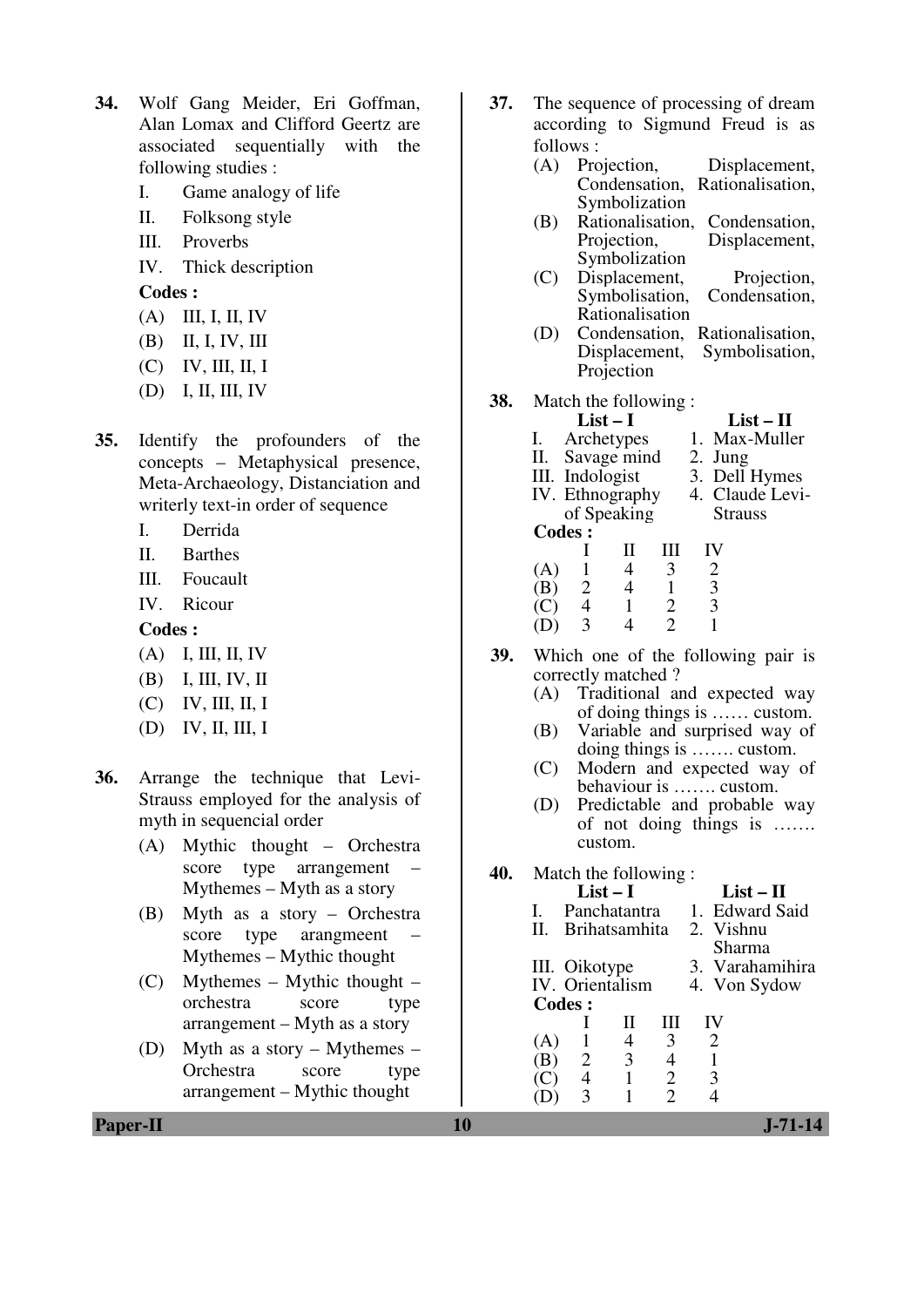| 34.           | वुल्फ गेंग मीदर, ऐरी गोफमैन, एलन लोमैक्स<br>और क्लाफाड गिर्ज़ जिन अध्ययनों से जुड़े हैं,<br>उन्हें सही क्रम दीजिए :<br>जीवन की क्रीड़ा समरूपता<br>(I)<br>(II) लोकगीत शैली<br>(III) कहावतें<br>(IV) संघन वर्णन<br>कूट :<br>(A)<br>III, I, II, IV<br>(B)<br>II, I, IV, III | 37. | सिंग्मंड फ्रायड द्वारा स्वप्न के प्रक्रमण को सही<br>अनुक्रम दीजिए<br>(A) प्रक्षेपण, विस्थापन, संघनन, युक्तीकरण,<br>प्रतीकीकरण<br>युक्तीकरण, संघनन, प्रक्षेपण, विस्थापन,<br>(B)<br>प्रतीकीकरण<br>विस्थापन, प्रक्षेपण, प्रतीकीकरण, संघनन,<br>(C)<br>युक्तीकरण<br>संघनन, युक्तीकरण,<br>विस्थापन,<br>(D)<br>प्रतीकीकरण, प्रक्षेपण                                                                                                                 |
|---------------|--------------------------------------------------------------------------------------------------------------------------------------------------------------------------------------------------------------------------------------------------------------------------|-----|-----------------------------------------------------------------------------------------------------------------------------------------------------------------------------------------------------------------------------------------------------------------------------------------------------------------------------------------------------------------------------------------------------------------------------------------------|
| 35.           | $(C)$ IV, III, II, I<br>(D) I, II, III, IV<br>इन अवधारणाओं के संस्थापकों को सही क्रम                                                                                                                                                                                     | 38. | निम्नलिखित को सुमेलित करे :<br>सूची – I<br>सूची – II<br>1. मैक्समूलर<br>आध प्ररूप<br>$\mathbf{I}$ .<br>बर्बर मन<br>2. युंग<br>П.<br>III. भारतविद्या-विशारद 3. डेल हिम्स                                                                                                                                                                                                                                                                       |
|               | दीजिए :<br>अधिभौतिकीय उपस्थिति, अधि-पुरातत्त्व विज्ञान,<br>दूरीकरण, लेखकीय पाठ<br>देरीदा<br>(I)<br>बार्थ<br>(II)<br>(III) फूको<br>(IV) रेकर<br>कूट :<br>(A) I, III, II, IV<br>(B)<br>I, III, IV, II<br>$(C)$ IV, III, II, I                                              | 39. | IV. भाषण का नृविज्ञान 4. क्लॉड लेवी स्ट्रास<br>वर्णन<br>कूट :<br>IV<br>$\frac{2}{3}$<br>$\begin{array}{cccc} \text{I} & \text{II} & \text{II} \\ \text{1} & 4 & 3 \\ \text{2} & 4 & 1 \\ \text{4} & 1 & 2 \\ \text{2} & 4 & 2 \end{array}$<br>(A)<br>(B)<br>(C)<br>(D)<br>इनमें से कौन सा युग्म सुमेलित है ?<br>कार्य करने का पारम्परिक और अपेक्षित<br>(A)<br>तरीका : रिवाज<br>कार्य करने का परिवर्तमान और<br>(B)<br>आश्चर्यजनक तरीका : रिवाज |
| 36.           | (D)<br>IV, II, III, I<br>मिथक के विश्लेषण में लेवी स्ट्रॉस प्रयुक्त विधि<br>का सही अनुक्रम लिखिए :<br>(A) काल्पनिक विचार, वृंदगान ताल प्ररूप                                                                                                                             | 40. | व्यवहार का आधुनिक और अपेक्षित<br>(C)<br>तरीका : रिवाज<br>कार्य न करने का पूर्वकथनीय एवं<br>(D)<br>संभाव्य तरीका : रिवाज<br>निम्नलिखित को सुमेलित करे:                                                                                                                                                                                                                                                                                         |
|               | व्यवस्था, मीथीम, काल्पनिक विचार<br>कहानी के रूप में मिथक, वृंदगान ताल<br>(B)<br>प्ररूप व्यवस्था, मीथीम, काल्पनिक<br>विचार<br>मीथीम, काल्पनिक विचार, वृंदगान ताल                                                                                                          |     | सूची – I सूची – II<br>1. एडवर्ड सईद<br>पंचतंत्र<br>I.<br>2. विष्णु शर्मा<br>II. वृहद्संहिता<br>3. वाराहमिहीर<br>III. ओइकोटाइप<br>4. वॉन सैडो<br>IV. प्राच्यवाद                                                                                                                                                                                                                                                                                |
|               | (C)<br>प्ररूप व्यवस्था, कहानी के रूप में मिथक<br>कहानी के रूप में मिथक, मीथीम,<br>(D)<br>वृंदगान ताल प्ररूप व्यवस्था, काल्पनिक<br>विचार                                                                                                                                  |     | कूट :<br>$\mathop{\rm II}\nolimits$<br>Ш<br>IV<br>$\bf{l}$<br>$\begin{array}{c} 2 \\ 1 \\ 3 \end{array}$<br>$\begin{array}{c} 4 \\ 3 \\ 1 \end{array}$<br>(A)<br>$\begin{array}{c} 3 \\ 4 \\ 2 \\ 2 \end{array}$<br>$\mathbf{1}$<br>$\overrightarrow{B}$<br>$\overrightarrow{C}$<br>$\overrightarrow{D}$<br>$\begin{array}{c} 2 \\ 4 \\ 3 \end{array}$<br>$\overline{4}$                                                                      |
| $J - 71 - 14$ |                                                                                                                                                                                                                                                                          | 11  | Paper-II                                                                                                                                                                                                                                                                                                                                                                                                                                      |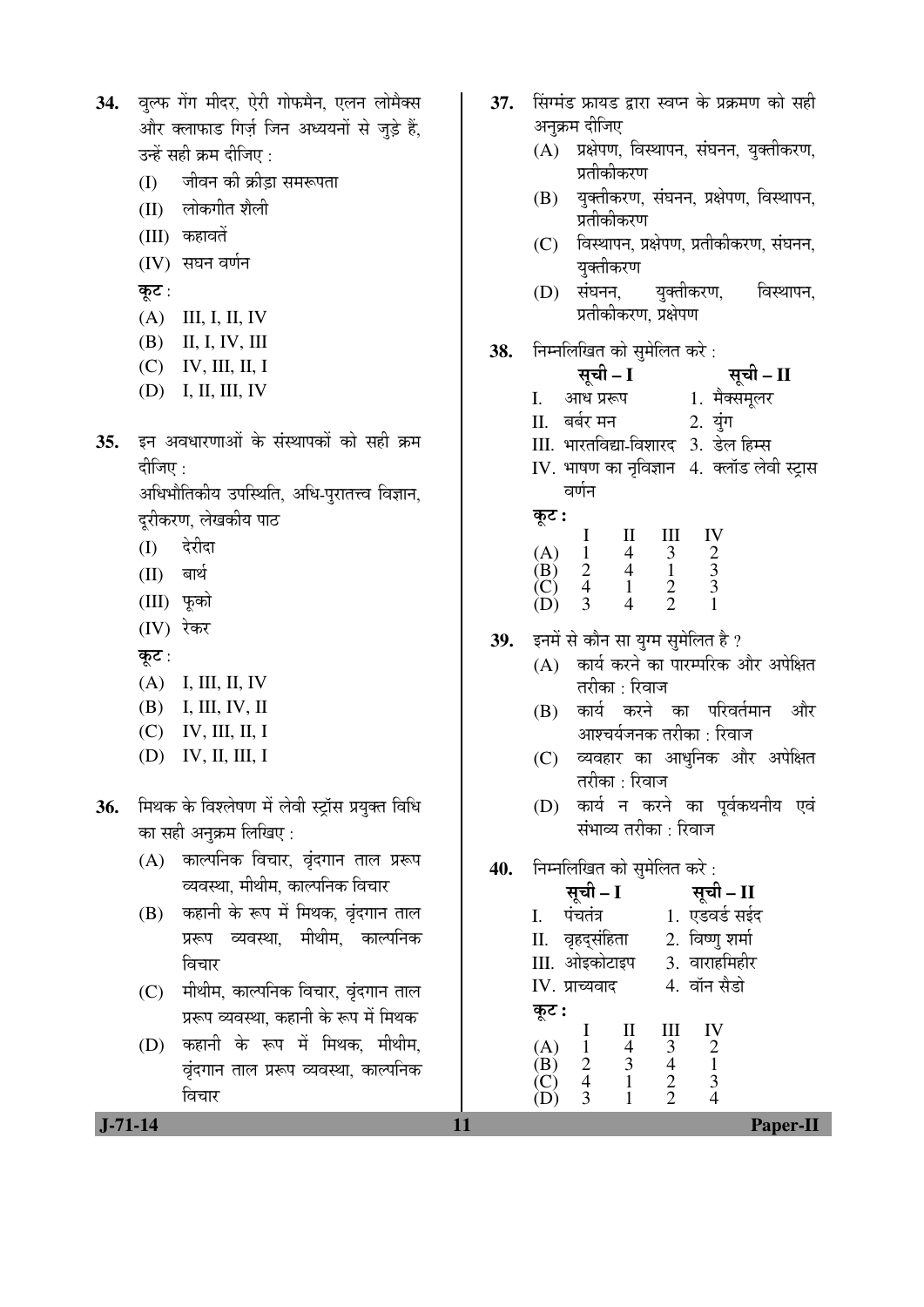| $List-I$<br>correctly matched?<br>$List - II$<br>Oneself as the<br>1. Michel<br><b>Criminal Gods</b><br>$-$ Alf<br>I.<br>I.<br>other<br>Foucault<br>and Demon<br>Hiltebeital<br>2. Simone de<br>П.<br>Local<br>Devotees<br>knowledge<br>Beauvoir<br>A Guide for<br>П.<br>- Jack Zipes<br>III. The Second Sex 3. Paul Ricoeur<br>Fieldworkers in<br>IV. The Order of<br>4. Clifford<br>Folklore<br><b>Things</b><br>Geertz<br>III. Breaking the<br>- Alan Dundes<br><b>Codes:</b><br>Magic Spell<br>$\mathbf{I}$<br>Ш<br>IV<br>I<br>IV. Folk Groups<br>- Elliott Oring<br>$\begin{array}{c} 3 \\ 4 \\ 3 \end{array}$<br>$\overline{4}$<br>$\frac{2}{1}$<br>$\mathbf{1}$<br>(A)<br>and Folklore<br>$\frac{2}{2}$<br>$\frac{3}{4}$<br>(B)<br>$g$ enres – A<br>$\mathbf{1}$<br>(C)<br>$\mathbf{1}$<br>3<br>$\overline{4}$<br>$\overline{2}$<br>Reader<br>(D)<br><b>Codes:</b><br>42.<br>Match the following:<br>$(A)$ II and III<br>IV and II<br>(B)<br>$List-I$<br>$List - II$<br>I and IV<br>I and III<br>(C)<br>(D)<br>I.<br>E.B. Tylor<br>1. Magic<br>2. Totemism<br>Π.<br>Frayer<br>45.<br>Which three of the following pairs<br>III. Levi-Strauss<br>3. Shamanism<br>are correctly matched?<br>IV. Anthony F.C.<br>4. Animism<br>Four functions<br>I.<br>- Richard<br>Wallace<br>of folklore<br>Dorson<br><b>Codes:</b><br>Ш<br>IV<br>$\mathop{\rm II}\nolimits$<br>Tradition is a<br>I<br>- Henrie<br>Π.<br>$\frac{3}{2}$<br>$\mathbf{1}$<br>$rac{2}{3}$<br>$\overline{4}$<br>(A)<br>Glassic<br>process of<br>$\mathbf{1}$<br>$\overline{4}$<br>(B)<br>historical<br>$\mathfrak{Z}$<br>$\sqrt{2}$<br>$\overline{4}$<br>(C)<br>$\overline{2}$<br>3<br>$\overline{4}$<br>construction<br>$\mathbf{1}$<br>(D)<br>III. Narrative<br>- Donald<br>43.<br>Match the following:<br>Polkinghorne<br>Inquiry<br>$List-I$<br>$List - II$<br>IV. Three functions<br>- Eliot Oring<br>Powers that work<br>1. Contagious<br>I.<br>of folklore<br>on laws of<br>magic<br><b>Codes:</b><br>similarity<br>$(A)$ I, II and IV<br>(B)<br>II, III and I<br>П.<br>Powers that work 2. Homeopathic<br>$(C)$ I, III and II<br>$(D)$ II, III and IV<br>on laws of<br>magic<br>contact<br>46.<br>Which two of the following pairs are<br>III. Belief and ritual<br>3. Magic<br>correctly matched?<br>about<br>Derrida<br>$-Of$<br>I.<br>supernatural<br>Grammatology<br>powers<br>- Interpretation<br><b>Marcel Mass</b><br>П.<br>IV. Supernatural<br>4. Religion<br>of Culture<br>techniques<br>$-$ Writing<br>III. James Clifford,<br>designated to<br>Culture<br>George E.<br>accomplish aims<br>Marcus<br><b>Codes:</b><br>IV. Clifford Geerty - The Gift<br>$\mathbf{I}$<br>$\mathop{\rm III}$<br>IV<br>I<br>Codes :<br>$\mathfrak{2}$<br>3<br>$\frac{4}{3}$<br>$\mathbf{1}$<br>(A)<br>$rac{2}{3}$<br>$\mathbf{1}$<br>$\overline{4}$<br>(B)<br>I and IV<br>(A)<br>I and II<br>(B)<br>4<br>$\mathbf{1}$<br>(C)<br>I and III<br>II and III<br>(C)<br>(D)<br>$\mathbf{1}$<br>$\overline{4}$<br>3<br>$\overline{2}$<br>(D)<br>$J - 71 - 14$<br><b>Paper-II</b><br>12 | 41. | Match the following: | 44. | Which two of the following pairs are |
|-------------------------------------------------------------------------------------------------------------------------------------------------------------------------------------------------------------------------------------------------------------------------------------------------------------------------------------------------------------------------------------------------------------------------------------------------------------------------------------------------------------------------------------------------------------------------------------------------------------------------------------------------------------------------------------------------------------------------------------------------------------------------------------------------------------------------------------------------------------------------------------------------------------------------------------------------------------------------------------------------------------------------------------------------------------------------------------------------------------------------------------------------------------------------------------------------------------------------------------------------------------------------------------------------------------------------------------------------------------------------------------------------------------------------------------------------------------------------------------------------------------------------------------------------------------------------------------------------------------------------------------------------------------------------------------------------------------------------------------------------------------------------------------------------------------------------------------------------------------------------------------------------------------------------------------------------------------------------------------------------------------------------------------------------------------------------------------------------------------------------------------------------------------------------------------------------------------------------------------------------------------------------------------------------------------------------------------------------------------------------------------------------------------------------------------------------------------------------------------------------------------------------------------------------------------------------------------------------------------------------------------------------------------------------------------------------------------------------------------------------------------------------------------------------------------------------------------------------------------------------------------------------------------------------------------------------------------------------------------------------------------------------------------------------|-----|----------------------|-----|--------------------------------------|
|                                                                                                                                                                                                                                                                                                                                                                                                                                                                                                                                                                                                                                                                                                                                                                                                                                                                                                                                                                                                                                                                                                                                                                                                                                                                                                                                                                                                                                                                                                                                                                                                                                                                                                                                                                                                                                                                                                                                                                                                                                                                                                                                                                                                                                                                                                                                                                                                                                                                                                                                                                                                                                                                                                                                                                                                                                                                                                                                                                                                                                                 |     |                      |     |                                      |
|                                                                                                                                                                                                                                                                                                                                                                                                                                                                                                                                                                                                                                                                                                                                                                                                                                                                                                                                                                                                                                                                                                                                                                                                                                                                                                                                                                                                                                                                                                                                                                                                                                                                                                                                                                                                                                                                                                                                                                                                                                                                                                                                                                                                                                                                                                                                                                                                                                                                                                                                                                                                                                                                                                                                                                                                                                                                                                                                                                                                                                                 |     |                      |     |                                      |
|                                                                                                                                                                                                                                                                                                                                                                                                                                                                                                                                                                                                                                                                                                                                                                                                                                                                                                                                                                                                                                                                                                                                                                                                                                                                                                                                                                                                                                                                                                                                                                                                                                                                                                                                                                                                                                                                                                                                                                                                                                                                                                                                                                                                                                                                                                                                                                                                                                                                                                                                                                                                                                                                                                                                                                                                                                                                                                                                                                                                                                                 |     |                      |     |                                      |
|                                                                                                                                                                                                                                                                                                                                                                                                                                                                                                                                                                                                                                                                                                                                                                                                                                                                                                                                                                                                                                                                                                                                                                                                                                                                                                                                                                                                                                                                                                                                                                                                                                                                                                                                                                                                                                                                                                                                                                                                                                                                                                                                                                                                                                                                                                                                                                                                                                                                                                                                                                                                                                                                                                                                                                                                                                                                                                                                                                                                                                                 |     |                      |     |                                      |
|                                                                                                                                                                                                                                                                                                                                                                                                                                                                                                                                                                                                                                                                                                                                                                                                                                                                                                                                                                                                                                                                                                                                                                                                                                                                                                                                                                                                                                                                                                                                                                                                                                                                                                                                                                                                                                                                                                                                                                                                                                                                                                                                                                                                                                                                                                                                                                                                                                                                                                                                                                                                                                                                                                                                                                                                                                                                                                                                                                                                                                                 |     |                      |     |                                      |
|                                                                                                                                                                                                                                                                                                                                                                                                                                                                                                                                                                                                                                                                                                                                                                                                                                                                                                                                                                                                                                                                                                                                                                                                                                                                                                                                                                                                                                                                                                                                                                                                                                                                                                                                                                                                                                                                                                                                                                                                                                                                                                                                                                                                                                                                                                                                                                                                                                                                                                                                                                                                                                                                                                                                                                                                                                                                                                                                                                                                                                                 |     |                      |     |                                      |
|                                                                                                                                                                                                                                                                                                                                                                                                                                                                                                                                                                                                                                                                                                                                                                                                                                                                                                                                                                                                                                                                                                                                                                                                                                                                                                                                                                                                                                                                                                                                                                                                                                                                                                                                                                                                                                                                                                                                                                                                                                                                                                                                                                                                                                                                                                                                                                                                                                                                                                                                                                                                                                                                                                                                                                                                                                                                                                                                                                                                                                                 |     |                      |     |                                      |
|                                                                                                                                                                                                                                                                                                                                                                                                                                                                                                                                                                                                                                                                                                                                                                                                                                                                                                                                                                                                                                                                                                                                                                                                                                                                                                                                                                                                                                                                                                                                                                                                                                                                                                                                                                                                                                                                                                                                                                                                                                                                                                                                                                                                                                                                                                                                                                                                                                                                                                                                                                                                                                                                                                                                                                                                                                                                                                                                                                                                                                                 |     |                      |     |                                      |
|                                                                                                                                                                                                                                                                                                                                                                                                                                                                                                                                                                                                                                                                                                                                                                                                                                                                                                                                                                                                                                                                                                                                                                                                                                                                                                                                                                                                                                                                                                                                                                                                                                                                                                                                                                                                                                                                                                                                                                                                                                                                                                                                                                                                                                                                                                                                                                                                                                                                                                                                                                                                                                                                                                                                                                                                                                                                                                                                                                                                                                                 |     |                      |     |                                      |
|                                                                                                                                                                                                                                                                                                                                                                                                                                                                                                                                                                                                                                                                                                                                                                                                                                                                                                                                                                                                                                                                                                                                                                                                                                                                                                                                                                                                                                                                                                                                                                                                                                                                                                                                                                                                                                                                                                                                                                                                                                                                                                                                                                                                                                                                                                                                                                                                                                                                                                                                                                                                                                                                                                                                                                                                                                                                                                                                                                                                                                                 |     |                      |     |                                      |
|                                                                                                                                                                                                                                                                                                                                                                                                                                                                                                                                                                                                                                                                                                                                                                                                                                                                                                                                                                                                                                                                                                                                                                                                                                                                                                                                                                                                                                                                                                                                                                                                                                                                                                                                                                                                                                                                                                                                                                                                                                                                                                                                                                                                                                                                                                                                                                                                                                                                                                                                                                                                                                                                                                                                                                                                                                                                                                                                                                                                                                                 |     |                      |     |                                      |
|                                                                                                                                                                                                                                                                                                                                                                                                                                                                                                                                                                                                                                                                                                                                                                                                                                                                                                                                                                                                                                                                                                                                                                                                                                                                                                                                                                                                                                                                                                                                                                                                                                                                                                                                                                                                                                                                                                                                                                                                                                                                                                                                                                                                                                                                                                                                                                                                                                                                                                                                                                                                                                                                                                                                                                                                                                                                                                                                                                                                                                                 |     |                      |     |                                      |
|                                                                                                                                                                                                                                                                                                                                                                                                                                                                                                                                                                                                                                                                                                                                                                                                                                                                                                                                                                                                                                                                                                                                                                                                                                                                                                                                                                                                                                                                                                                                                                                                                                                                                                                                                                                                                                                                                                                                                                                                                                                                                                                                                                                                                                                                                                                                                                                                                                                                                                                                                                                                                                                                                                                                                                                                                                                                                                                                                                                                                                                 |     |                      |     |                                      |
|                                                                                                                                                                                                                                                                                                                                                                                                                                                                                                                                                                                                                                                                                                                                                                                                                                                                                                                                                                                                                                                                                                                                                                                                                                                                                                                                                                                                                                                                                                                                                                                                                                                                                                                                                                                                                                                                                                                                                                                                                                                                                                                                                                                                                                                                                                                                                                                                                                                                                                                                                                                                                                                                                                                                                                                                                                                                                                                                                                                                                                                 |     |                      |     |                                      |
|                                                                                                                                                                                                                                                                                                                                                                                                                                                                                                                                                                                                                                                                                                                                                                                                                                                                                                                                                                                                                                                                                                                                                                                                                                                                                                                                                                                                                                                                                                                                                                                                                                                                                                                                                                                                                                                                                                                                                                                                                                                                                                                                                                                                                                                                                                                                                                                                                                                                                                                                                                                                                                                                                                                                                                                                                                                                                                                                                                                                                                                 |     |                      |     |                                      |
|                                                                                                                                                                                                                                                                                                                                                                                                                                                                                                                                                                                                                                                                                                                                                                                                                                                                                                                                                                                                                                                                                                                                                                                                                                                                                                                                                                                                                                                                                                                                                                                                                                                                                                                                                                                                                                                                                                                                                                                                                                                                                                                                                                                                                                                                                                                                                                                                                                                                                                                                                                                                                                                                                                                                                                                                                                                                                                                                                                                                                                                 |     |                      |     |                                      |
|                                                                                                                                                                                                                                                                                                                                                                                                                                                                                                                                                                                                                                                                                                                                                                                                                                                                                                                                                                                                                                                                                                                                                                                                                                                                                                                                                                                                                                                                                                                                                                                                                                                                                                                                                                                                                                                                                                                                                                                                                                                                                                                                                                                                                                                                                                                                                                                                                                                                                                                                                                                                                                                                                                                                                                                                                                                                                                                                                                                                                                                 |     |                      |     |                                      |
|                                                                                                                                                                                                                                                                                                                                                                                                                                                                                                                                                                                                                                                                                                                                                                                                                                                                                                                                                                                                                                                                                                                                                                                                                                                                                                                                                                                                                                                                                                                                                                                                                                                                                                                                                                                                                                                                                                                                                                                                                                                                                                                                                                                                                                                                                                                                                                                                                                                                                                                                                                                                                                                                                                                                                                                                                                                                                                                                                                                                                                                 |     |                      |     |                                      |
|                                                                                                                                                                                                                                                                                                                                                                                                                                                                                                                                                                                                                                                                                                                                                                                                                                                                                                                                                                                                                                                                                                                                                                                                                                                                                                                                                                                                                                                                                                                                                                                                                                                                                                                                                                                                                                                                                                                                                                                                                                                                                                                                                                                                                                                                                                                                                                                                                                                                                                                                                                                                                                                                                                                                                                                                                                                                                                                                                                                                                                                 |     |                      |     |                                      |
|                                                                                                                                                                                                                                                                                                                                                                                                                                                                                                                                                                                                                                                                                                                                                                                                                                                                                                                                                                                                                                                                                                                                                                                                                                                                                                                                                                                                                                                                                                                                                                                                                                                                                                                                                                                                                                                                                                                                                                                                                                                                                                                                                                                                                                                                                                                                                                                                                                                                                                                                                                                                                                                                                                                                                                                                                                                                                                                                                                                                                                                 |     |                      |     |                                      |
|                                                                                                                                                                                                                                                                                                                                                                                                                                                                                                                                                                                                                                                                                                                                                                                                                                                                                                                                                                                                                                                                                                                                                                                                                                                                                                                                                                                                                                                                                                                                                                                                                                                                                                                                                                                                                                                                                                                                                                                                                                                                                                                                                                                                                                                                                                                                                                                                                                                                                                                                                                                                                                                                                                                                                                                                                                                                                                                                                                                                                                                 |     |                      |     |                                      |
|                                                                                                                                                                                                                                                                                                                                                                                                                                                                                                                                                                                                                                                                                                                                                                                                                                                                                                                                                                                                                                                                                                                                                                                                                                                                                                                                                                                                                                                                                                                                                                                                                                                                                                                                                                                                                                                                                                                                                                                                                                                                                                                                                                                                                                                                                                                                                                                                                                                                                                                                                                                                                                                                                                                                                                                                                                                                                                                                                                                                                                                 |     |                      |     |                                      |
|                                                                                                                                                                                                                                                                                                                                                                                                                                                                                                                                                                                                                                                                                                                                                                                                                                                                                                                                                                                                                                                                                                                                                                                                                                                                                                                                                                                                                                                                                                                                                                                                                                                                                                                                                                                                                                                                                                                                                                                                                                                                                                                                                                                                                                                                                                                                                                                                                                                                                                                                                                                                                                                                                                                                                                                                                                                                                                                                                                                                                                                 |     |                      |     |                                      |
|                                                                                                                                                                                                                                                                                                                                                                                                                                                                                                                                                                                                                                                                                                                                                                                                                                                                                                                                                                                                                                                                                                                                                                                                                                                                                                                                                                                                                                                                                                                                                                                                                                                                                                                                                                                                                                                                                                                                                                                                                                                                                                                                                                                                                                                                                                                                                                                                                                                                                                                                                                                                                                                                                                                                                                                                                                                                                                                                                                                                                                                 |     |                      |     |                                      |
|                                                                                                                                                                                                                                                                                                                                                                                                                                                                                                                                                                                                                                                                                                                                                                                                                                                                                                                                                                                                                                                                                                                                                                                                                                                                                                                                                                                                                                                                                                                                                                                                                                                                                                                                                                                                                                                                                                                                                                                                                                                                                                                                                                                                                                                                                                                                                                                                                                                                                                                                                                                                                                                                                                                                                                                                                                                                                                                                                                                                                                                 |     |                      |     |                                      |
|                                                                                                                                                                                                                                                                                                                                                                                                                                                                                                                                                                                                                                                                                                                                                                                                                                                                                                                                                                                                                                                                                                                                                                                                                                                                                                                                                                                                                                                                                                                                                                                                                                                                                                                                                                                                                                                                                                                                                                                                                                                                                                                                                                                                                                                                                                                                                                                                                                                                                                                                                                                                                                                                                                                                                                                                                                                                                                                                                                                                                                                 |     |                      |     |                                      |
|                                                                                                                                                                                                                                                                                                                                                                                                                                                                                                                                                                                                                                                                                                                                                                                                                                                                                                                                                                                                                                                                                                                                                                                                                                                                                                                                                                                                                                                                                                                                                                                                                                                                                                                                                                                                                                                                                                                                                                                                                                                                                                                                                                                                                                                                                                                                                                                                                                                                                                                                                                                                                                                                                                                                                                                                                                                                                                                                                                                                                                                 |     |                      |     |                                      |
|                                                                                                                                                                                                                                                                                                                                                                                                                                                                                                                                                                                                                                                                                                                                                                                                                                                                                                                                                                                                                                                                                                                                                                                                                                                                                                                                                                                                                                                                                                                                                                                                                                                                                                                                                                                                                                                                                                                                                                                                                                                                                                                                                                                                                                                                                                                                                                                                                                                                                                                                                                                                                                                                                                                                                                                                                                                                                                                                                                                                                                                 |     |                      |     |                                      |
|                                                                                                                                                                                                                                                                                                                                                                                                                                                                                                                                                                                                                                                                                                                                                                                                                                                                                                                                                                                                                                                                                                                                                                                                                                                                                                                                                                                                                                                                                                                                                                                                                                                                                                                                                                                                                                                                                                                                                                                                                                                                                                                                                                                                                                                                                                                                                                                                                                                                                                                                                                                                                                                                                                                                                                                                                                                                                                                                                                                                                                                 |     |                      |     |                                      |
|                                                                                                                                                                                                                                                                                                                                                                                                                                                                                                                                                                                                                                                                                                                                                                                                                                                                                                                                                                                                                                                                                                                                                                                                                                                                                                                                                                                                                                                                                                                                                                                                                                                                                                                                                                                                                                                                                                                                                                                                                                                                                                                                                                                                                                                                                                                                                                                                                                                                                                                                                                                                                                                                                                                                                                                                                                                                                                                                                                                                                                                 |     |                      |     |                                      |
|                                                                                                                                                                                                                                                                                                                                                                                                                                                                                                                                                                                                                                                                                                                                                                                                                                                                                                                                                                                                                                                                                                                                                                                                                                                                                                                                                                                                                                                                                                                                                                                                                                                                                                                                                                                                                                                                                                                                                                                                                                                                                                                                                                                                                                                                                                                                                                                                                                                                                                                                                                                                                                                                                                                                                                                                                                                                                                                                                                                                                                                 |     |                      |     |                                      |
|                                                                                                                                                                                                                                                                                                                                                                                                                                                                                                                                                                                                                                                                                                                                                                                                                                                                                                                                                                                                                                                                                                                                                                                                                                                                                                                                                                                                                                                                                                                                                                                                                                                                                                                                                                                                                                                                                                                                                                                                                                                                                                                                                                                                                                                                                                                                                                                                                                                                                                                                                                                                                                                                                                                                                                                                                                                                                                                                                                                                                                                 |     |                      |     |                                      |
|                                                                                                                                                                                                                                                                                                                                                                                                                                                                                                                                                                                                                                                                                                                                                                                                                                                                                                                                                                                                                                                                                                                                                                                                                                                                                                                                                                                                                                                                                                                                                                                                                                                                                                                                                                                                                                                                                                                                                                                                                                                                                                                                                                                                                                                                                                                                                                                                                                                                                                                                                                                                                                                                                                                                                                                                                                                                                                                                                                                                                                                 |     |                      |     |                                      |
|                                                                                                                                                                                                                                                                                                                                                                                                                                                                                                                                                                                                                                                                                                                                                                                                                                                                                                                                                                                                                                                                                                                                                                                                                                                                                                                                                                                                                                                                                                                                                                                                                                                                                                                                                                                                                                                                                                                                                                                                                                                                                                                                                                                                                                                                                                                                                                                                                                                                                                                                                                                                                                                                                                                                                                                                                                                                                                                                                                                                                                                 |     |                      |     |                                      |
|                                                                                                                                                                                                                                                                                                                                                                                                                                                                                                                                                                                                                                                                                                                                                                                                                                                                                                                                                                                                                                                                                                                                                                                                                                                                                                                                                                                                                                                                                                                                                                                                                                                                                                                                                                                                                                                                                                                                                                                                                                                                                                                                                                                                                                                                                                                                                                                                                                                                                                                                                                                                                                                                                                                                                                                                                                                                                                                                                                                                                                                 |     |                      |     |                                      |
|                                                                                                                                                                                                                                                                                                                                                                                                                                                                                                                                                                                                                                                                                                                                                                                                                                                                                                                                                                                                                                                                                                                                                                                                                                                                                                                                                                                                                                                                                                                                                                                                                                                                                                                                                                                                                                                                                                                                                                                                                                                                                                                                                                                                                                                                                                                                                                                                                                                                                                                                                                                                                                                                                                                                                                                                                                                                                                                                                                                                                                                 |     |                      |     |                                      |
|                                                                                                                                                                                                                                                                                                                                                                                                                                                                                                                                                                                                                                                                                                                                                                                                                                                                                                                                                                                                                                                                                                                                                                                                                                                                                                                                                                                                                                                                                                                                                                                                                                                                                                                                                                                                                                                                                                                                                                                                                                                                                                                                                                                                                                                                                                                                                                                                                                                                                                                                                                                                                                                                                                                                                                                                                                                                                                                                                                                                                                                 |     |                      |     |                                      |
|                                                                                                                                                                                                                                                                                                                                                                                                                                                                                                                                                                                                                                                                                                                                                                                                                                                                                                                                                                                                                                                                                                                                                                                                                                                                                                                                                                                                                                                                                                                                                                                                                                                                                                                                                                                                                                                                                                                                                                                                                                                                                                                                                                                                                                                                                                                                                                                                                                                                                                                                                                                                                                                                                                                                                                                                                                                                                                                                                                                                                                                 |     |                      |     |                                      |
|                                                                                                                                                                                                                                                                                                                                                                                                                                                                                                                                                                                                                                                                                                                                                                                                                                                                                                                                                                                                                                                                                                                                                                                                                                                                                                                                                                                                                                                                                                                                                                                                                                                                                                                                                                                                                                                                                                                                                                                                                                                                                                                                                                                                                                                                                                                                                                                                                                                                                                                                                                                                                                                                                                                                                                                                                                                                                                                                                                                                                                                 |     |                      |     |                                      |
|                                                                                                                                                                                                                                                                                                                                                                                                                                                                                                                                                                                                                                                                                                                                                                                                                                                                                                                                                                                                                                                                                                                                                                                                                                                                                                                                                                                                                                                                                                                                                                                                                                                                                                                                                                                                                                                                                                                                                                                                                                                                                                                                                                                                                                                                                                                                                                                                                                                                                                                                                                                                                                                                                                                                                                                                                                                                                                                                                                                                                                                 |     |                      |     |                                      |
|                                                                                                                                                                                                                                                                                                                                                                                                                                                                                                                                                                                                                                                                                                                                                                                                                                                                                                                                                                                                                                                                                                                                                                                                                                                                                                                                                                                                                                                                                                                                                                                                                                                                                                                                                                                                                                                                                                                                                                                                                                                                                                                                                                                                                                                                                                                                                                                                                                                                                                                                                                                                                                                                                                                                                                                                                                                                                                                                                                                                                                                 |     |                      |     |                                      |
|                                                                                                                                                                                                                                                                                                                                                                                                                                                                                                                                                                                                                                                                                                                                                                                                                                                                                                                                                                                                                                                                                                                                                                                                                                                                                                                                                                                                                                                                                                                                                                                                                                                                                                                                                                                                                                                                                                                                                                                                                                                                                                                                                                                                                                                                                                                                                                                                                                                                                                                                                                                                                                                                                                                                                                                                                                                                                                                                                                                                                                                 |     |                      |     |                                      |
|                                                                                                                                                                                                                                                                                                                                                                                                                                                                                                                                                                                                                                                                                                                                                                                                                                                                                                                                                                                                                                                                                                                                                                                                                                                                                                                                                                                                                                                                                                                                                                                                                                                                                                                                                                                                                                                                                                                                                                                                                                                                                                                                                                                                                                                                                                                                                                                                                                                                                                                                                                                                                                                                                                                                                                                                                                                                                                                                                                                                                                                 |     |                      |     |                                      |
|                                                                                                                                                                                                                                                                                                                                                                                                                                                                                                                                                                                                                                                                                                                                                                                                                                                                                                                                                                                                                                                                                                                                                                                                                                                                                                                                                                                                                                                                                                                                                                                                                                                                                                                                                                                                                                                                                                                                                                                                                                                                                                                                                                                                                                                                                                                                                                                                                                                                                                                                                                                                                                                                                                                                                                                                                                                                                                                                                                                                                                                 |     |                      |     |                                      |
|                                                                                                                                                                                                                                                                                                                                                                                                                                                                                                                                                                                                                                                                                                                                                                                                                                                                                                                                                                                                                                                                                                                                                                                                                                                                                                                                                                                                                                                                                                                                                                                                                                                                                                                                                                                                                                                                                                                                                                                                                                                                                                                                                                                                                                                                                                                                                                                                                                                                                                                                                                                                                                                                                                                                                                                                                                                                                                                                                                                                                                                 |     |                      |     |                                      |
|                                                                                                                                                                                                                                                                                                                                                                                                                                                                                                                                                                                                                                                                                                                                                                                                                                                                                                                                                                                                                                                                                                                                                                                                                                                                                                                                                                                                                                                                                                                                                                                                                                                                                                                                                                                                                                                                                                                                                                                                                                                                                                                                                                                                                                                                                                                                                                                                                                                                                                                                                                                                                                                                                                                                                                                                                                                                                                                                                                                                                                                 |     |                      |     |                                      |
|                                                                                                                                                                                                                                                                                                                                                                                                                                                                                                                                                                                                                                                                                                                                                                                                                                                                                                                                                                                                                                                                                                                                                                                                                                                                                                                                                                                                                                                                                                                                                                                                                                                                                                                                                                                                                                                                                                                                                                                                                                                                                                                                                                                                                                                                                                                                                                                                                                                                                                                                                                                                                                                                                                                                                                                                                                                                                                                                                                                                                                                 |     |                      |     |                                      |
|                                                                                                                                                                                                                                                                                                                                                                                                                                                                                                                                                                                                                                                                                                                                                                                                                                                                                                                                                                                                                                                                                                                                                                                                                                                                                                                                                                                                                                                                                                                                                                                                                                                                                                                                                                                                                                                                                                                                                                                                                                                                                                                                                                                                                                                                                                                                                                                                                                                                                                                                                                                                                                                                                                                                                                                                                                                                                                                                                                                                                                                 |     |                      |     |                                      |
|                                                                                                                                                                                                                                                                                                                                                                                                                                                                                                                                                                                                                                                                                                                                                                                                                                                                                                                                                                                                                                                                                                                                                                                                                                                                                                                                                                                                                                                                                                                                                                                                                                                                                                                                                                                                                                                                                                                                                                                                                                                                                                                                                                                                                                                                                                                                                                                                                                                                                                                                                                                                                                                                                                                                                                                                                                                                                                                                                                                                                                                 |     |                      |     |                                      |

| 44. | Which two of the following pairs are |                                      |       |                  |  |
|-----|--------------------------------------|--------------------------------------|-------|------------------|--|
|     |                                      | correctly matched?                   |       |                  |  |
|     | L.                                   | Criminal Gods                        |       | - Alf            |  |
|     |                                      | and Demon                            |       | Hiltebeital      |  |
|     |                                      | Devotees                             |       |                  |  |
|     |                                      | II. A Guide for - Jack Zipes         |       |                  |  |
|     |                                      | Fieldworkers in                      |       |                  |  |
|     |                                      | Folklore                             |       |                  |  |
|     |                                      | III. Breaking the                    |       | - Alan Dundes    |  |
|     |                                      | Magic Spell                          |       |                  |  |
|     |                                      | IV. Folk Groups                      |       | - Elliott Oring  |  |
|     |                                      | and Folklore                         |       |                  |  |
|     |                                      | $g$ enres – A                        |       |                  |  |
|     |                                      | Reader                               |       |                  |  |
|     |                                      | <b>Codes:</b>                        |       |                  |  |
|     |                                      | $(A)$ II and III                     |       | $(B)$ IV and II  |  |
|     |                                      | $(C)$ I and IV                       |       | $(D)$ I and III  |  |
|     |                                      |                                      |       |                  |  |
| 45. |                                      | Which three of the following pairs   |       |                  |  |
|     |                                      | are correctly matched?               |       |                  |  |
|     |                                      | I. Four functions - Richard          |       |                  |  |
|     |                                      | of folklore                          |       | Dorson           |  |
|     |                                      | II. Tradition is a - Henrie          |       |                  |  |
|     |                                      | process of                           |       | Glassic          |  |
|     |                                      | historical                           |       |                  |  |
|     |                                      | construction                         |       |                  |  |
|     |                                      | III. Narrative                       |       | - Donald         |  |
|     |                                      | Inquiry                              |       | Polkinghorne     |  |
|     |                                      | IV. Three functions – Eliot Oring    |       |                  |  |
|     |                                      | of folklore                          |       |                  |  |
|     |                                      | <b>Codes:</b>                        |       |                  |  |
|     |                                      | (A) I, II and IV (B) II, III and I   |       |                  |  |
|     |                                      | (C) I, III and II (D) II, III and IV |       |                  |  |
|     |                                      |                                      |       |                  |  |
| 46. |                                      | Which two of the following pairs are |       |                  |  |
|     |                                      | correctly matched?                   |       |                  |  |
|     |                                      | I. Derrida                           | $-Of$ |                  |  |
|     |                                      |                                      |       | Grammatology     |  |
|     |                                      | II. Marcel Mass                      |       | - Interpretation |  |
|     |                                      |                                      |       | of Culture       |  |
|     |                                      | III. James Clifford, - Writing       |       |                  |  |
|     |                                      | George E.                            |       | Culture          |  |
|     |                                      | <b>Marcus</b>                        |       |                  |  |
|     |                                      | IV. Clifford Geerty $-$ The Gift     |       |                  |  |
|     |                                      | <b>Codes:</b>                        |       |                  |  |
|     |                                      | $(A)$ I and IV                       |       | $(B)$ I and II   |  |
|     |                                      | $(C)$ I and III                      |       | $(D)$ II and III |  |
|     |                                      |                                      |       |                  |  |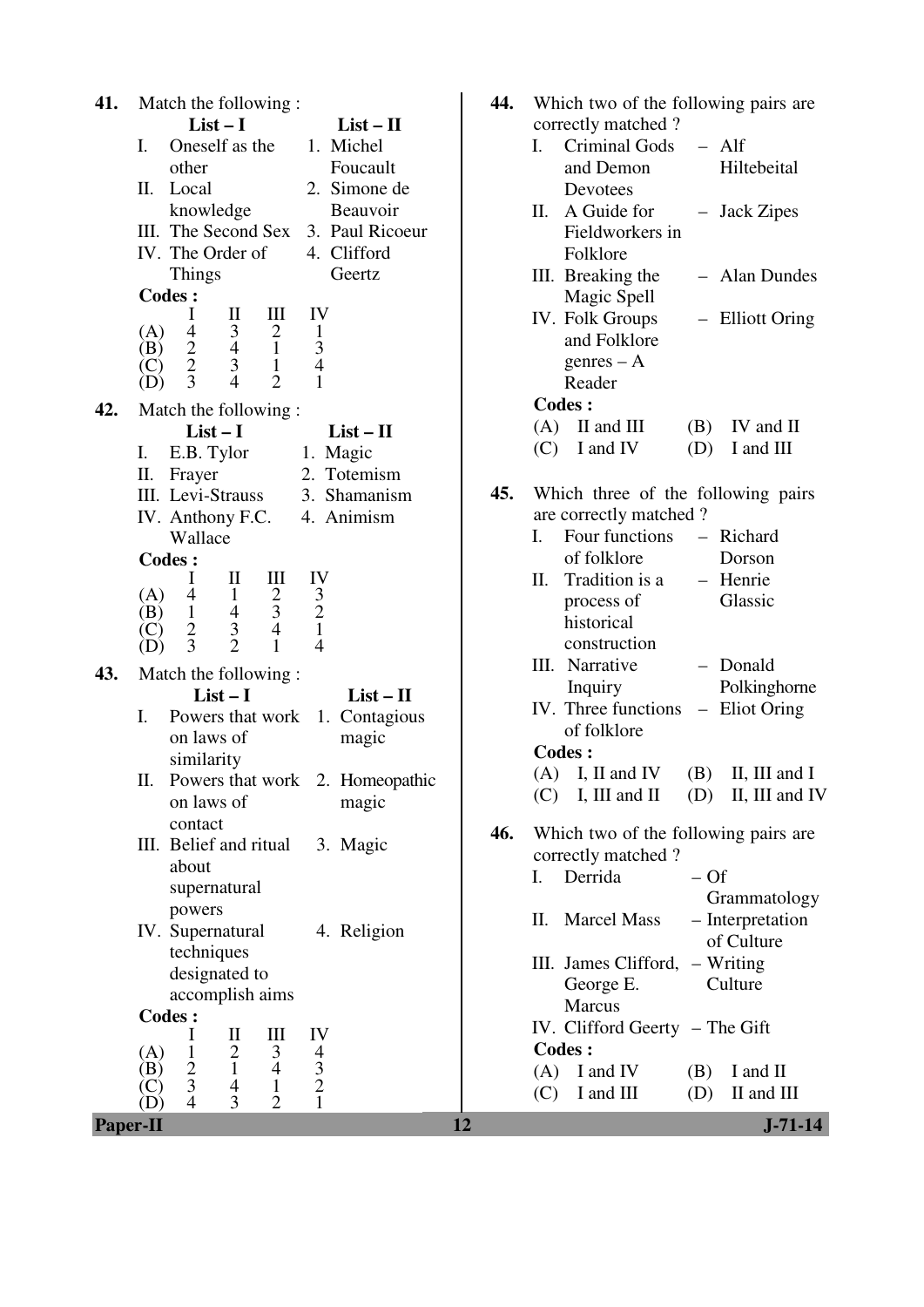निम्नलिखित को सुमेलित करें : 41. सची – I सची – II वन सैल्फ एज अदर 1. माइकेल फुको  $\mathbf{I}$ . II. लोकल नोलेज 2. सीमोन द बौउआ III. द सैकेंड सैक्स 3. पॉल रीकर 4. क्लीफोर्ड ग्रिज़ IV. द आर्डर ऑफ द थिंग्स कूट :  $\begin{array}{c} \text{III} \\ 2 \\ 1 \end{array}$  $rac{11}{3}$ IV <sup>1</sup>  $(A)$  $\overline{4}$  $\mathbf{1}$  $\frac{2}{3}$  $\overline{4}$ 3  $\overline{B}$ )  $\overline{(\text{C})}$ <br> $(\text{D})$ 3  $\frac{1}{2}$  $\overline{4}$  $\overline{4}$  $\mathbf{1}$ निम्नलिखित को सुमेलित करें : 42. सूची – I सूची – II ई.बी. टेलर  $\mathbf{I}$ .  $1.$  जाद II. फ्रेयर 2. टोटेमवाद III. लेवी स्ट्रास 3. शामानी धर्म IV. एंथनी एफ.सी. 4. जीववाद वालेस कूट : I  $\rm II$  $III$ IV  $rac{2}{3}$  $(A)$  $\overline{4}$  $\mathbf{1}$  $\frac{3}{2}$  $\overline{4}$  $(B)$  $\mathbf{1}$  $\overline{(\begin{matrix} C \\ D \end{matrix})}$  $\overline{2}$ 3  $\overline{4}$  $\overline{3}$  $\overline{2}$  $\mathbf{1}$  $\overline{4}$ निम्नलिखित को सुमेलित करें : 43. सूची – I सूची – II समानता के नियमों के 1. स्पर्श जाद  $\overline{L}$ आधार पर काम करने वाली शक्ति II. सम्पर्क के नियमों के 2. होमियोपैथिक आधार पर काम करने जादू वाली शक्ति III. अप्राकृतिक शक्तियों से 3. जादू सम्बद्ध विश्वास और अनुष्ठान IV. लक्ष्यों की प्राप्ति के 4. धर्म लिए निर्धारित अप्राकृतिक तकनीक कूट :  $\rm II$  $III$ IV I  $\frac{2}{1}$  $\mathfrak{Z}$  $\begin{array}{c} 4 \\ 3 \\ 2 \end{array}$  $(A)$  $\mathbf{1}$  $\overrightarrow{B}$  $\overline{2}$  $\overline{4}$ (C) 3  $\overline{4}$  $\mathbf{1}$  $(D)$  $\overline{4}$ 3  $\overline{2}$  $\mathbf 1$ 

- 44. इनमें से कौन से दो युग्म सुमेलित हैं ?
	- क्रिमिनल गोडस एंड डेमन डिवोटीज - $\mathbf{L}$ आल्फ हिल्टेबीटल
	- ए गाइड फोर फील्डवर्कर्स इन फोकलोर  $\Pi$ . जैक जाइप्स
	- ब्रेकिंग द मेजिक स्पैल एल इंडिस III.
	- फोक ग्रप्स एंड फोकलोर ज्यांनर ए रीडर IV. इलियट ऑरिंग
	- कूट :
	- $(A)$  II और III
	- (B) IV और II
	- $(C)$  I और IV
	- I और III (D)
- इनमें से कौन से तीन युग्म सुमेलित हैं ? 45.
	- लोकवार्ता के चार प्रकार्य रिचर्ड डोर्सन  $\overline{L}$
	- परम्परा ऐतिहासिक निर्मिति की एक प्रक्रिया II.  $\hat{\vec{\epsilon}} = \hat{\vec{\epsilon}}$ नरी ग्लासी
	- आख्यानपरक परिप्रश्न – III. डोनाल्ड पोकिनघोर्ने
	- लोकवार्ता के तीन पाठ इलियट ऑरिंग IV. कूट:
	- $(A)$  I, II और IV
	- (B) II, III और I
	- $(C)$  I, III और II
	- (D) II, III और IV
- इनमें से कौन से दो युग्म सुमेलित हैं ? 46.
	- $\overline{L}$ देरीदा – ऑफ ग्रेम्मोटोलोज़ी
	- मार्सेल मास इन्टरप्रेटेशन ऑफ कल्चर  $\Pi$ .
	- जेम्स क्लिफोर्ड तथा जार्ज ई-मार्कस III. राइटिंग कल्चर
	- IV. क्लिफोर्ड ग्रिज़ द गिफ्ट
	- कूट:
	- $(A)$  I और IV
	- $(B)$  I और II
	- ा और III  $(C)$
	- (D) II और III

 $J - 71 - 14$ 

13

**Paper-II**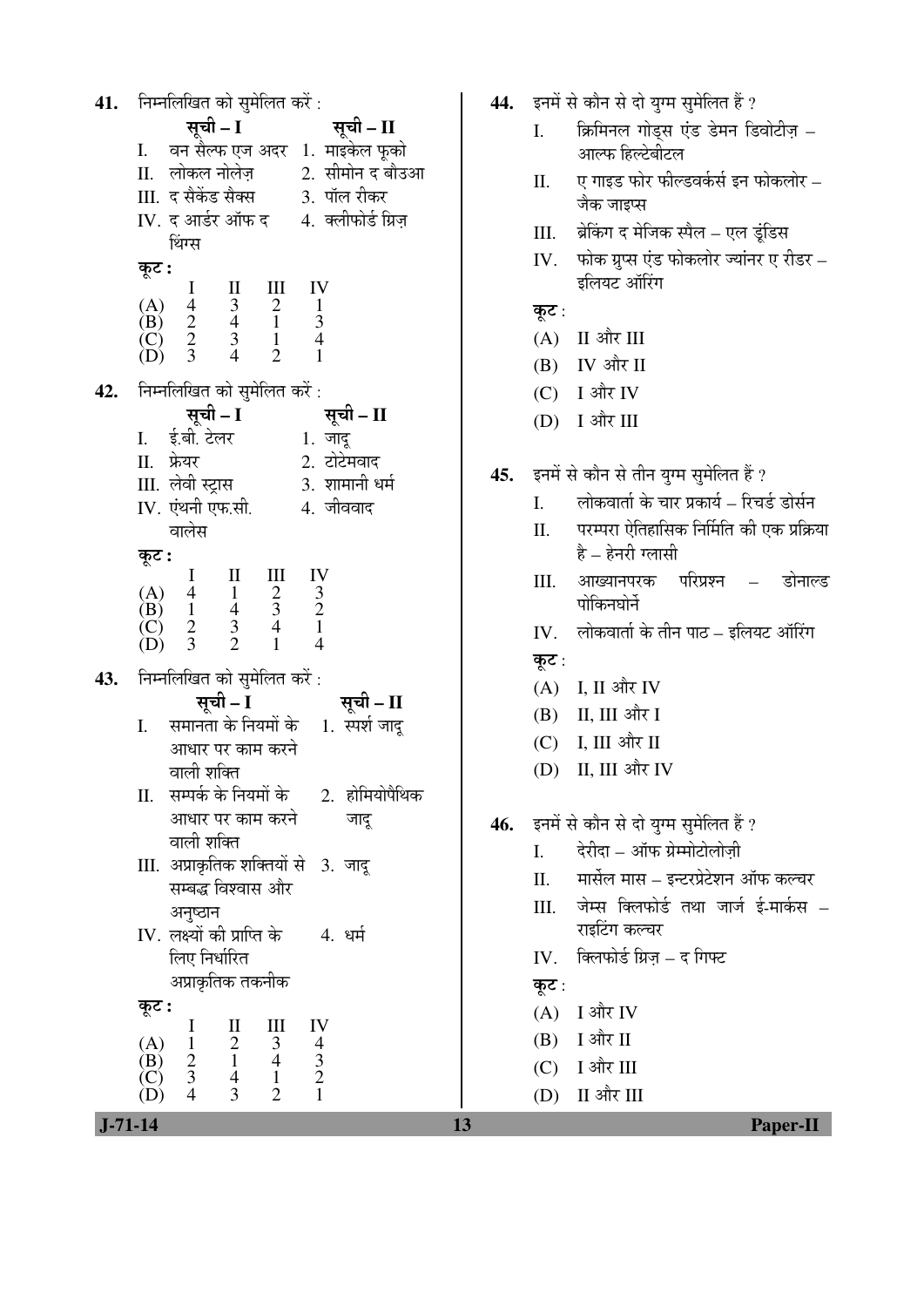- **47.** Which one of the following statement is correct ?
	- (A) The subject that studies the nature of signs and the laws governing them is semantics.
	- (B) The subject that studies the nature of sign and the laws governing them is phonology.
	- (C) The subject that studies the nature of signs and the laws governing theme is linguistics.
	- (D) The subject that studies the nature of signs and the laws governing them is semiology.

Read the passage below and answer the questions that follow based on the passage (**48 – 50**) :

 Anthropologists and folklorists are perhaps less concerned about the national focus of their research than most scholars. Anthropology teaches one that culture is the property of all humanity. Folklore research has shown that tales, and many other items of folklore, have travelled from culture to culture and across national and linguistic boundaries throughout history. Which each people may leave their special impression on a tale, no one culture can claim ownership. Questions of origin, even if they could be answered (and they usually cannot) fade into irrelevance when one considers the variable experiences a tale acquires during its life history.

 Still, in both the West and in India, there is a tendency to think only in terms of one's own native folklore. While an argument can be made for the benefits of the study of folklore in order to encourage the self-awareness of a repressed people and reinforce their sense of pride in their traditions, folklore study is too often limited by nationalism and other provincial feelings. People who approach folklore

from this perspective too often fail to reach the real insights that the study of folklore has to offer. Fortunately, in both India and the West, there are also people who are developing an interest in a broader understanding of the aesthetic traditions of other parts of the world. Our American students – including some who are of Indian descent – are happy to have the opportunity to broaden their knowledge of the world through the study of Indian culture and folklore.

- **48.** The real insights that folklore study offers are
	- (A) nationalism and other provincial feelings
	- (B) broader understanding of the world and culture
	- (C) aesthetic traditions and opportunity to broaden knowledge
	- (D) Self-awareness and pride in one's traditions
- **49.** Which statement is NOT correct ?
	- (A) Folklore research has shown that tales have travelled from culture to culture
	- (B) No culture can claim ownership of any tale
	- (C) American students are not happy to study Indian culture and folklore
	- (D) Anthropology teaches one that culture is the property of all humanity
- **50.** 'Question of origin' of a folklore item fade into irrelevance due to
	- (A) Variable experiences
	- (B) National feelings
	- (C) Indian descent
	- (D) Repression of feelings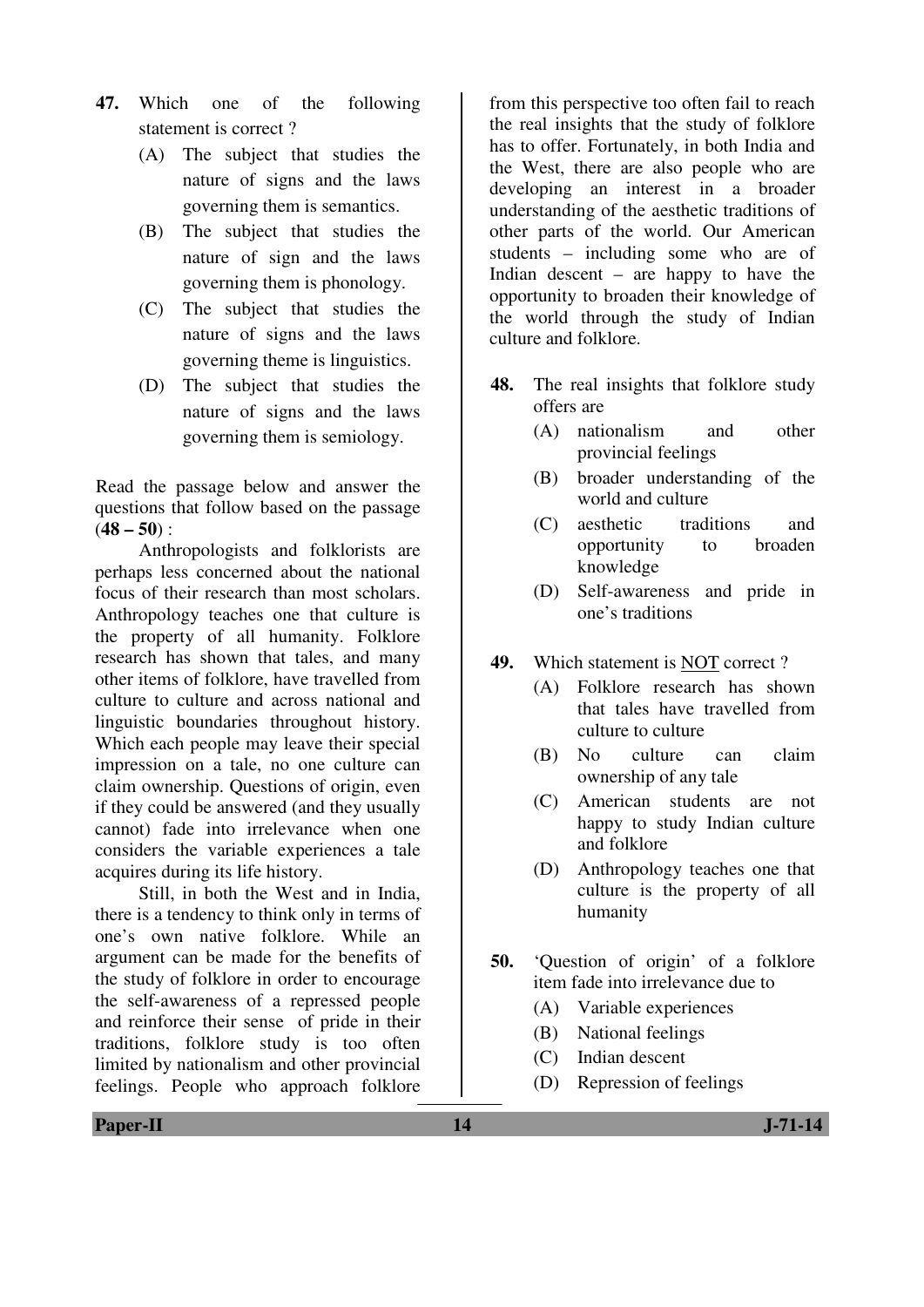- 47. Ent से कौन सा कथन सही है ?
	- $(A)$  प्रतीकों की प्रकृति और उनके नियमों का अध्ययन अर्थ विज्ञान है ।
	- (B) प्रतीकों की प्रकृति और उनके विषयों का अध्ययन ध्वनि विज्ञान है $\,$ ।
	- (C) प्रतीकों की प्रकृति और नियमों का अध्ययन भाषा विज्ञान है ।
	- (D) प्रतीकों की प्रकृति और नियमों का अध्ययन संकेत विज्ञान है ।

निम्नलिखित गद्यांश को पढ़िए और इसके आधार पर नीचे दिए गए प्रश्नों का उत्तर दीजिए : (प्रश्न नं. 48-50)

नृविज्ञानियों और लोकवार्ताकारों ने अन्य अनेक विद्वानों की तुलना में अपने शोध को राष्ट्रीय स्तर पर केंद्रित करने की बहुत कम चिंता की है । नृविज्ञान हमें <u>सिखाता है कि संस्कृति समग्र मानवता की सम्पत्ति है</u>ं। लोकवार्ता के शोध ने यह दिखाया है कि कथा और लोकवार्ता के अन्य अनेक विषयों ने एक संस्कृति से दुसरी संस्कृति के बीच तथा समुचे इतिहास में देशों और भाषाओं की सीमाओं के भीतर यात्राएँ की हैं । जहाँ प्रत्येक व्यक्ति का कथा पर अपना प्रभाव छोड़ना संभव है, वहाँ कोई व्यक्ति कथा के उन परिवर्तमान अनुभवों पर विचार करता है, जिसे वह अपने जीवन-इतिहास में अर्जित करती है तो इसके उदुगम के प्रश्न, यदि उनके उत्तर संभव हैं (यद्यपि वे नहीं हैं), क्रमश: अप्रासंगिक होते जाते हैं । तथापि पश्चिम और भारत दोनों में अपनी ही निजी देशज फोकवार्ता के रूप में सोपने की प्रवृत्ति है । जहाँ लोकवार्ता के एक लाभ के पक्ष में एक दमित देश को आत्म-सजगता के लिए प्रोत्साहित करने के लिए प्रोत्साहित करने और उनकी परम्परा में स्वाभिमान की भावना को सुदृढ़ करने के लिए एक तर्क दिया जा सकता है. वहीं लोकवार्ता अध्ययन प्राय: राष्ट्रवादी एवं प्रांतीय भावनाओं तक सीमित हो जाती है । इस परिप्रेक्ष्य में लोकवार्ता के अध्ययन में प्रवृत्त होने वाले लोग उस अंतर्दृष्टि तक पहुँचने में असफल रह जाते हैं. जो लोकवार्ता अध्ययन प्रदान कर सकता

है । सौभाग्य से भारत में भी और पश्चिम में भी ऐसे लोग हैं, जो विश्व के अन्य भागों की सौन्दर्यशास्त्रीय परम्पराओं की व्यापक समझ को विकसित करने में रुचि रखते हैं । हमारे अमेरीकी विद्यार्थी, जिनमें कुछ भारतीय मल के हैं. भारतीय संस्कृति और लोकवार्ता के अध्ययन के माध्यम से संसार के अपने ज्ञान का अवसर या कर प्रसन्न हैं ।

- **48.** लोकवार्ता अध्ययन कौन सी वास्तविक अंतर्दृष्टियाँ प्रदान करता है ?
	- $(A)$  राष्ट्रवाद और अन्य प्रांतीय भावनाएँ
	- (B) विश्व और संस्कृति की व्यापक समझ
	- (C) सौन्दर्यशास्त्रीय परम्पराएँ और ज्ञान के विस्तार का अवसर
	- $(D)$  आत्म-सजगता और अपनी परम्पराओं का अभिमान
- 49. इनमें से कौन सा कथन सही नहीं है ?
	- $(A)$  लोकवार्ता अध्ययन ने दिखलाया है कि कथाएँ एक संस्कृति से दूसरी संस्कृति में यात्रा करती हैं ।
	- (B) कोई भी संस्कृति किसी कथा के स्वामित्व का दावा नहीं कर सकती ।
	- (C) अमेरीकी विद्यार्थी भारतीय संस्कृति और लोकवार्ता का अध्ययन नहीं कर सकती ।
	- (D) नृविज्ञान हमें सिखाता है कि संस्कृति समग्र मानवता की सम्पत्ति है ।
- **50.** लोकवार्ता विषयों के उदगम का प्रश्न क्रमश: किस कारण से अप्रासंगिक होता जाता है ?
	- $(A)$  परिवर्तमान अनुभव
	- $(B)$  राष्ट्रीय भावनाएँ
	- (C) भारतीय उदुगम
	- (D) भावनाओं का दमन